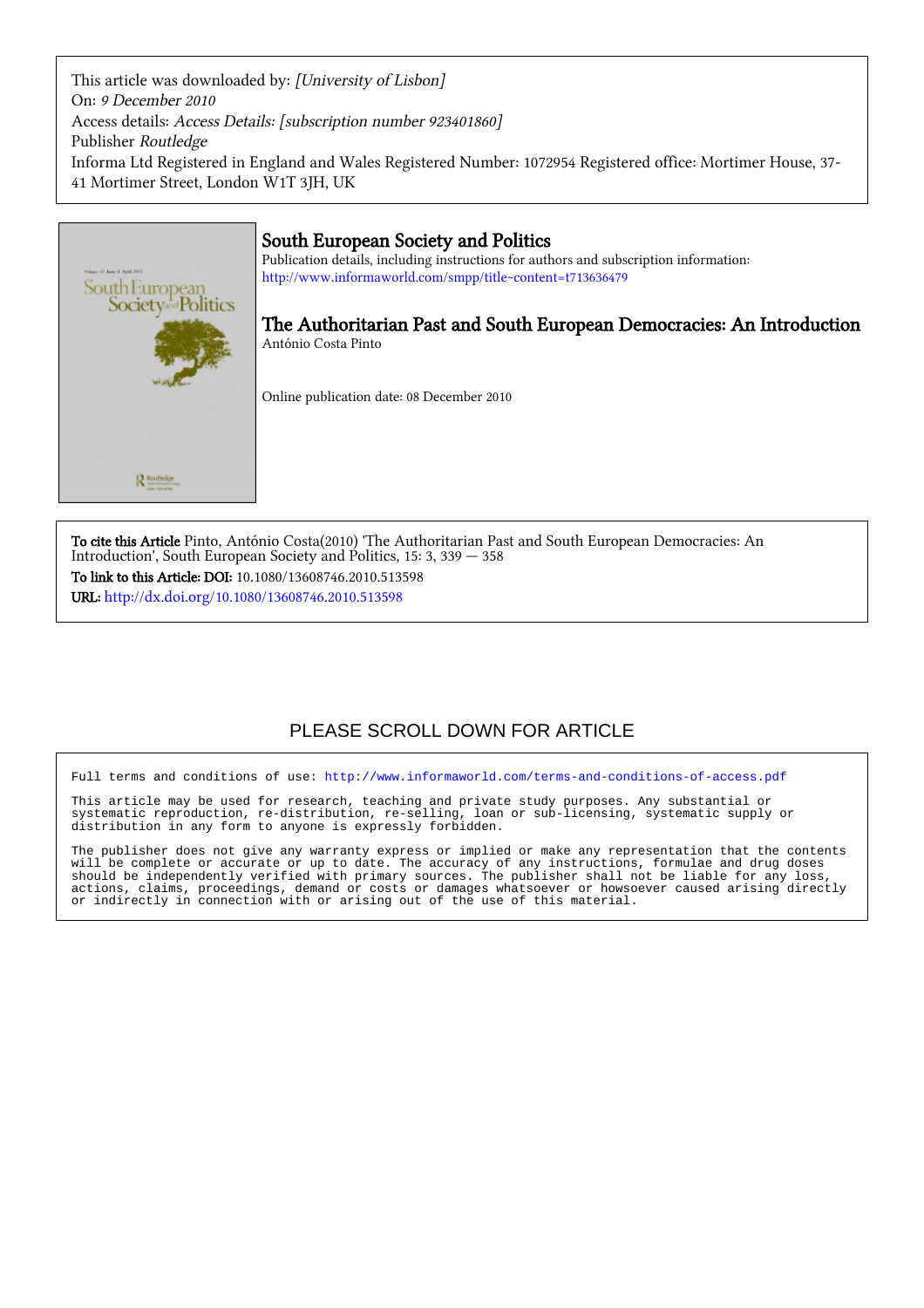# The Authoritarian Past and South European Democracies: An Introduction António Costa Pinto

It is the object of the contributors to this volume to compare how Southern European democracies have reacted to past authoritarian regimes. This introduction has three sections. In the first we seek to frame the concepts of authoritarian legacies, transitional justice and the politics of the past as they are applied here. In the second we analyse the forms of transitional justice that were present during the processes of democratisation in Southern Europe, while the third section presents an outline of the volume and of the contributions made by its authors.

Keywords: Southern Europe; Authoritarian Legacies; Transitional Justice; Politics of the Past

It is the aim of the contributors to this volume to compare how Southern European democracies have reacted to past authoritarian regimes. In recent years the agenda of how 'to deal with the past' has become increasingly associated with the quality of contemporary democracies. Many years after the process of authoritarian breakdown, consolidated democracies revisit the past either symbolically, to overcome historical legacies, or sometimes to punish the elites associated with previous authoritarian regimes. New factors like international environment, conditionality, party cleavages, memory cycles and commemorations, politics of apology, and others, do sometimes bring the past back into the political arena.

The end of the Cold War and the emergence of an international community that was more active in the export of democratic values and institutions, conditionality in accession to regional polities like the European Union (EU) and the development, both domestically and internationally, of the politics of apology and reparations of past injustices became symbolic of a greater 'quality' of liberal democracy, while at the same time taking significant strides towards the trans-nationalisation of political justice associated with the violation of human rights (Torpey 2003; Nobles 2008). This 'justice cascade' at the turn of the century was also characterised by the way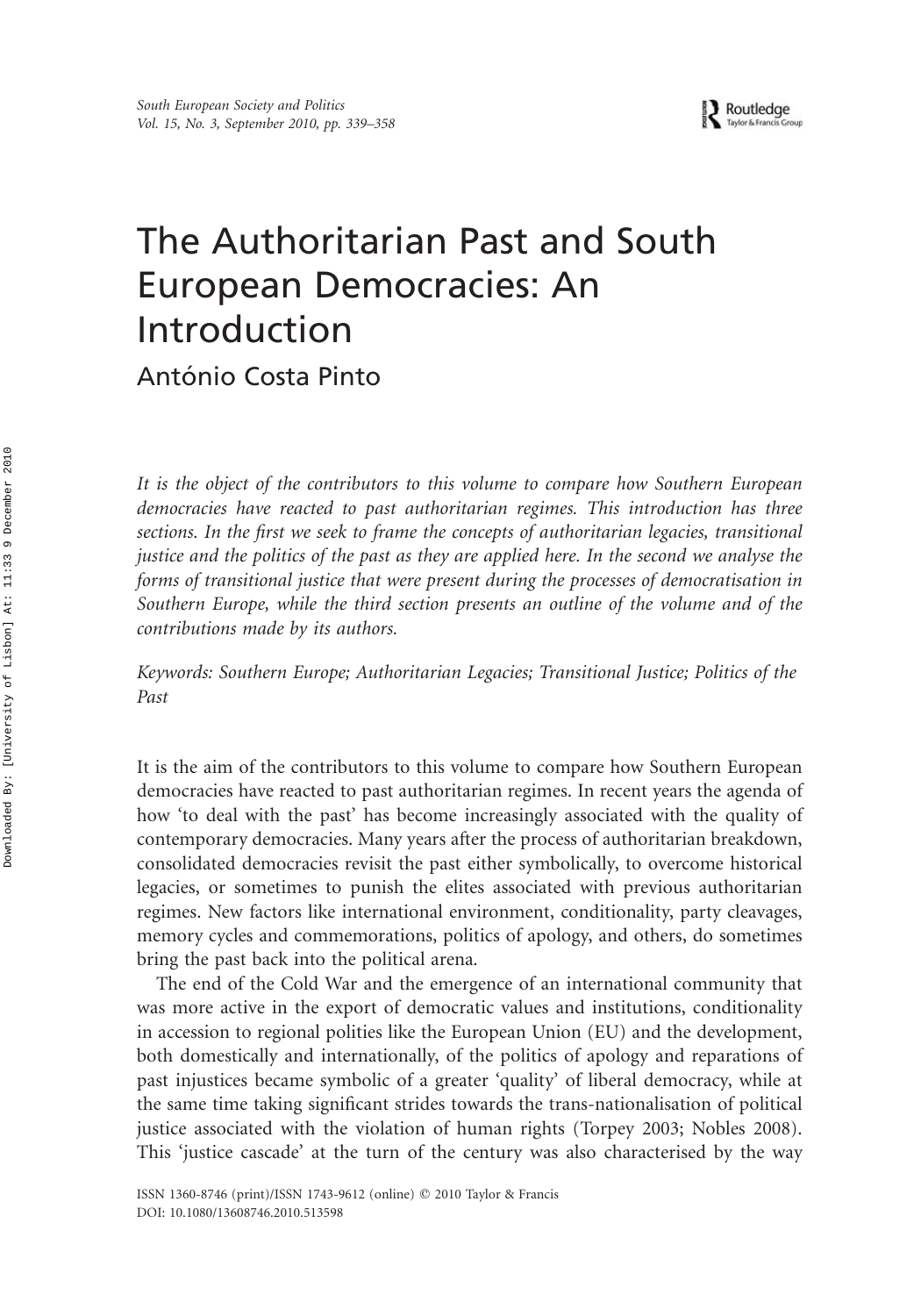it held individuals (mainly politicians) accountable for their previous roles in human rights abuses, in many cases through the use of trials (Lutz & Sikkink 2001).

Regime change obliges the new authorities to come to terms with the legacy of the past, and democratic transitions have been fertile ground for attitudes that are more or less radical in relation to the elimination of the legacies of authoritarianism and, in particular, the political punishment of elites and the dissolution of the institutions with which they are associated (Elster 2006). This volume deals with two dimensions of authoritarian legacies in South European democracies: political elites associated with authoritarian regimes, and human rights abuses associated with repressive institutions. This study suggests we should view transitional justice as part of a broader 'politics of the past' in contemporary democracies: an ongoing process in which both elites and society under democratic rule revise the meaning of the authoritarian past and act on its legacies in terms of what they hope to achieve in the present.

As Wüstenberg and Art noted in a recent survey of the literature of comparative politics and international relations about authoritarian legacies to democracy, 'We have paid little attention to historical memory as a causal variable in domestic politics' (Wüstenberg & Art 2008, p. 73). In fact, to date, 'transitional justice' and 'memory studies' have evolved alongside one another but have rarely met. Transitional justice studies are part of 'transitology' or, more broadly, are part of comparative politics and the 'political science' family. By contrast, 'memory studies' emerge from sociology and history. In many cases historians in particular play a double role as students of authoritarianism and guardians of the 'truce about the past' in post-authoritarian democracies. Alexandra Barahona de Brito stresses in her contribution that the study of transitional justice could benefit from the insights of memory studies, and illustrates some of the limitations of the abstract normative approaches as she discusses how these and historically grounded and contextspecific perspectives may be mobilised as two partial ways of looking at the same reality.

Despite the existence of a significant number of studies for countries such as Spain and Italy, these processes have not been the subject of systematic cross-national investigation, with the result that the comparative perspective has been neglected. In this volume political scientists and historians offer theoretical, comparative and in-depth country studies on transitional justice and the politics of the past in Southern Europe, trying to identify broader patterns and factors that account for both the similarities and differences between the cases.

This introduction has three sections. In the first we seek to frame the concepts of authoritarian legacies, transitional justice and politics of the past as they are applied here. In the second we analyse the forms of transitional justice that were present during the processes of democratisation in Southern Europe, while the third section presents an outline of the volume and of the contributions made by its authors.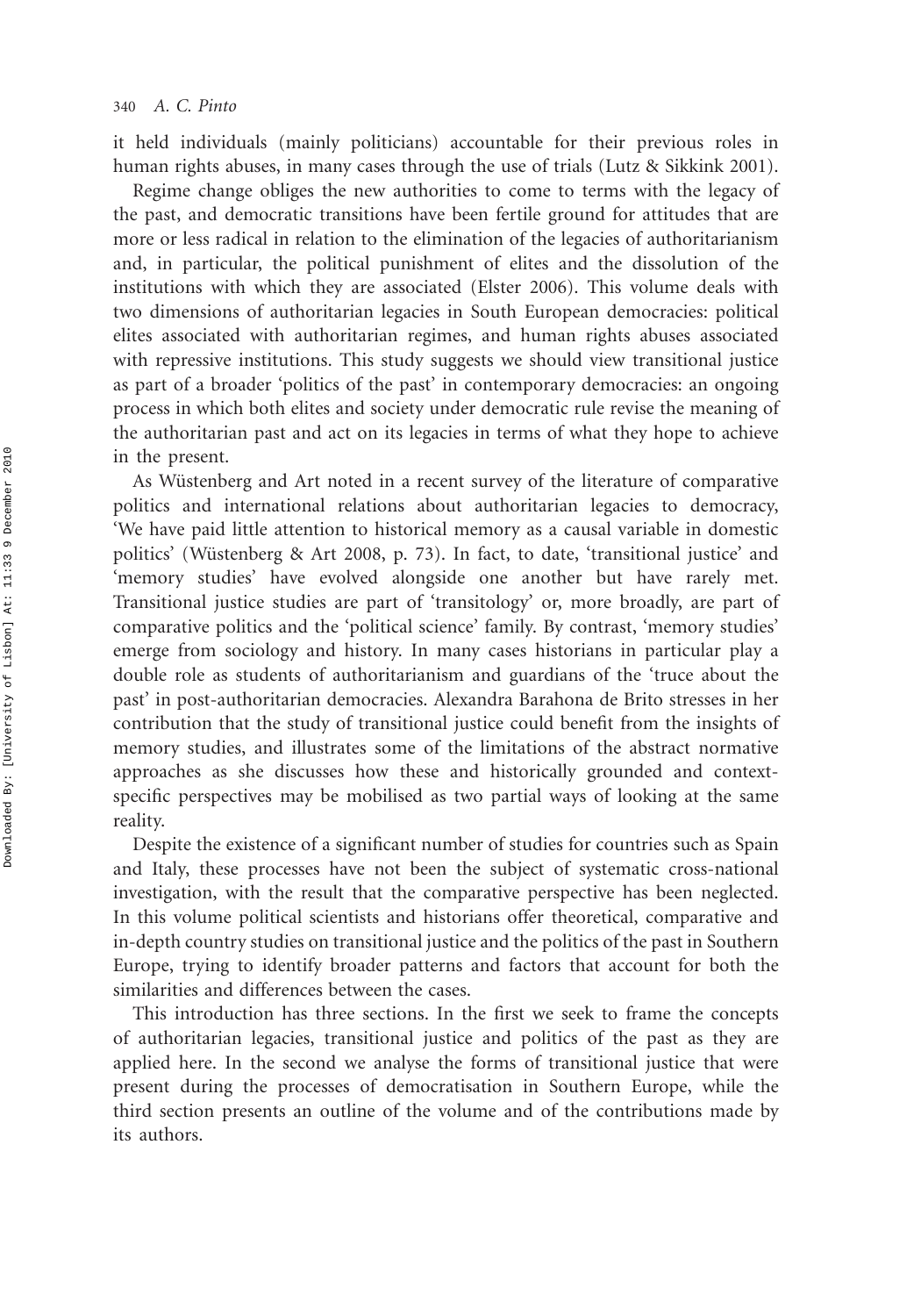### Autoritarian Legacies, Transitional Justice and the Politics of the Past in New Democracies: Framing Concepts

Three concepts—authoritarian legacies, transitional justice and the politics of the past—structure this volume. For the sake of conceptual clarity we need to introduce them in the light of recent debate on this subject.

Research into regime change, and particularly on transitions to democracy, has increasingly used the concept of 'authoritarian legacies', especially in the case of the transition from communist dictatorships to democracy (Ekiert & Hanson 2003; Grzymala-Busse 2002; LaPorte & Lussier 2008). Although it is very difficult to measure the impact of a legacy, and few scholars use explicit definitions of what constitutes a 'legacy', some emphasise the institutional and structural features and others stress behavioural patterns. Nevertheless, Pop-Eleches introduced a definition of legacies 'as the structural, cultural, and institutional starting points of ex (communist or—we can add—any dictatorship) at the outset of a transition' (2007, p. 910). A major problem here is how to disentangle specific legacies of the previous authoritarian regimes from historical legacies tout cour, since what is in the closet when transitions open the doors of previous dictatorships is much more than authoritarianism.

In a pioneering effort to understand the links between right-wing authoritarian legacies and the 'quality' of consolidated democracy, Paola Cesarini and Katherine Hite (2004, p. 4) define them as 'all behavioural patterns, rules, relationships, social and political situations, norms, procedures and institutions either introduced or patently strengthened by the immediately preceding authoritarian regime' that survived the change of regime, arguing that the three key variables are: the durability of the previous authoritarian regime; the institutional innovation of that regime; and the mode of transition. In other words, 'the more durable and institutionally innovative the authoritarian regime, the greater the potential influence of authoritarian legacies. The more privileged the authoritarian incumbents in the mode of transition from authoritarian rule, the greater the potential influence of authoritarian legacies' (Hite & Morlino 2004, p. 25).

As we mentioned above, in this volume we are mainly interested in two legacies of authoritarian regimes: political elites and repressive institutions. Ironically, if these are not the most important in terms of determining the quality of post-authoritarian democracies, they are without doubt the legacies that most divide elites during processes of transition, and are those that determine perceptions of rupture and/or continuity for large sections of society. They are also the most persistent in the debates and the attitudes of consolidated democracies towards the past.

One of the assumptions (often more stated than proved) that initially dominated the literature on democratisation is that the survival and reconversion of important segments of the authoritarian elites and the impunity of those in the previous regime that were more actively involved in repression have had a severe impact on the quality of post-authoritarian democracies. In their pioneering work, Transitions from Authoritarian Rule, O'Donnell and Schmitter state that 'it is difficult to imagine how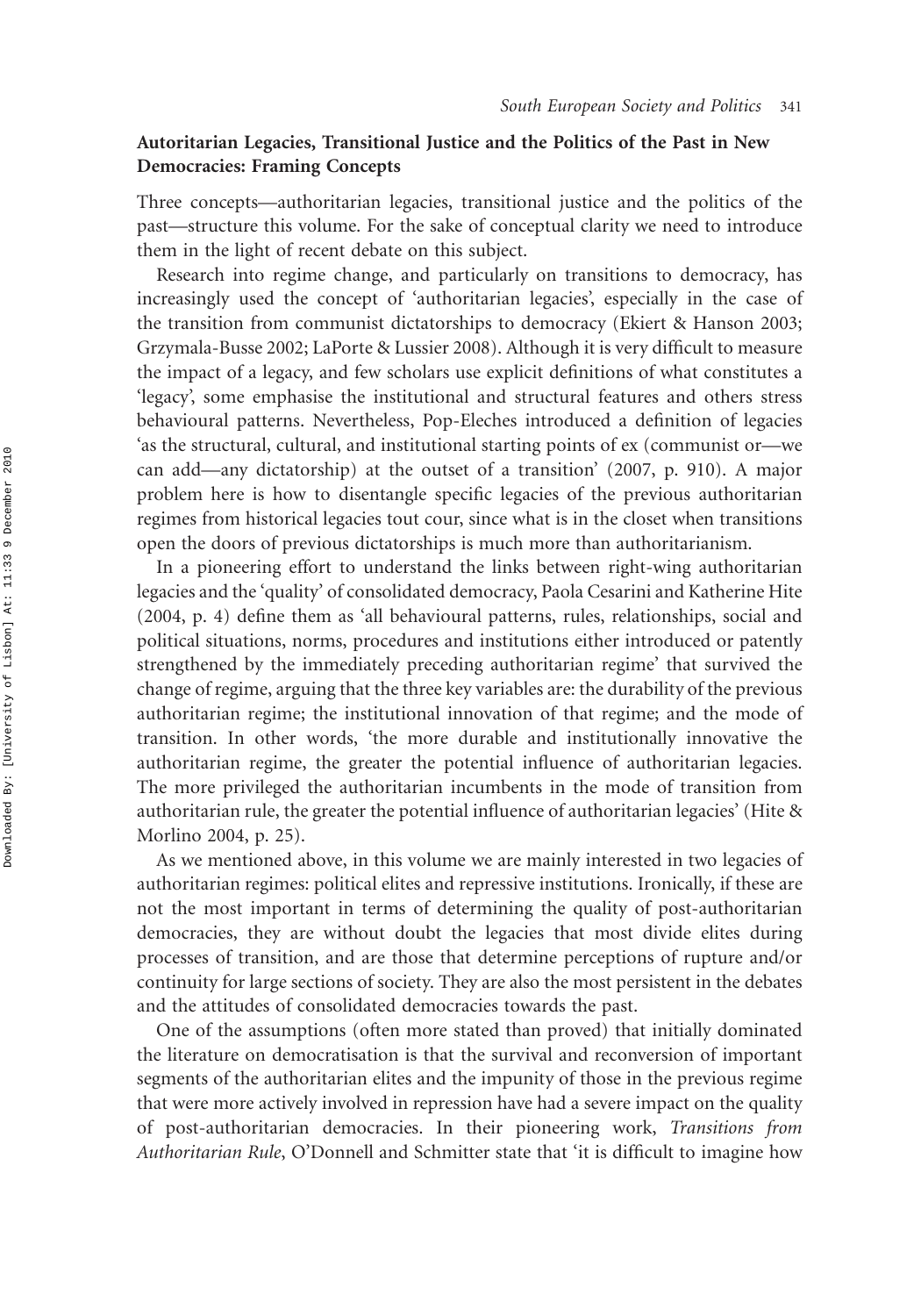a society can return to some degree of functioning which would provide social ideological support for political democracy without somehow coming to terms with the most painful elements of its own past' (1986, p. 30).

What does it mean for a new democracy to inherit an important portion of their political class from the previous authoritarian regime? The quality of democratic professional politicians with authoritarian values and low degrees of loyalty to democracy, and its impact on negative perceptions of elites by societies in transition are the most commonly mentioned elements in the literature (Dahl 1971; Linz 1978; O'Donnell 1992). On the one hand, the continuation of important sections of the authoritarian political elite and bureaucracy in the new regime may have important repercussions for a new democracy, which is provided with an elite whose loyalty to the new democratic regime is questionable, which leads to a lack of confidence in the accountability of the new institutions (O'Donnell 1992; Power 2000). On the other hand, another effect is to undermine social support for the new regime, resulting in a general feeling of mistrust towards political elites, institutions, and the state as a whole because of their identification with previous authoritarianism and repression (Backer 2009).

Another dimension, one that is often underestimated in the research, is that of the construction by the new democracies of a dominant collective memory of a rupture with the past. In fact, 'it is a common assumption among transitional actors, and one often repeated in the democratisation literature, that discrediting the rule of dictators is important' (Pridham 2000, p. 47). As Alexandra Barahona de Brito notes below in this volume, by establishing a moral and political break with a repressive non-democratic past—the key mark of which is to shift the boundaries, and patterns, of social and political inclusion and exclusion—the voice of the victims is legitimated, repression is condemned, democrats become the new winners, and old repressors pariahs. Democratic legitimation takes time, and this 'inverted legitimation' may help establish a clear break with the past (Valenzuela 1992, p. 48).

Transitional justice encapsulates a whole series of measures taken during the democratisation process that go beyond the mere criminalisation of the authoritarian elite and its collaborators and repressive agents, and which also involve a wide range of extra-judicial efforts to eradicate the legacy of previous repressive rule, such as official historical investigations of the authoritarian record, purges, reparations, dissolutions of institutions, truth commissions, and other measures taken during a process of transition to democracy (Cesarini 2009, pp. 498–499). As a set of attitudes and decisions concerning the authoritarian past, transitional justice is at the same time a consequence and a part of a process of regime change and, as some scholars note, we should situate it exclusively in countries experiencing democratic transitions (Teitel 2000, p. 6).

In recent years, both in the world of the social sciences and in the think-tanks of reconciliation practitioners, the concept has lost some of its rigour and gained a degree of elasticity, to the extent that it has become associated with each and every decision, whether punitive, reconciliatory or both, with respect to the authoritarian past and/or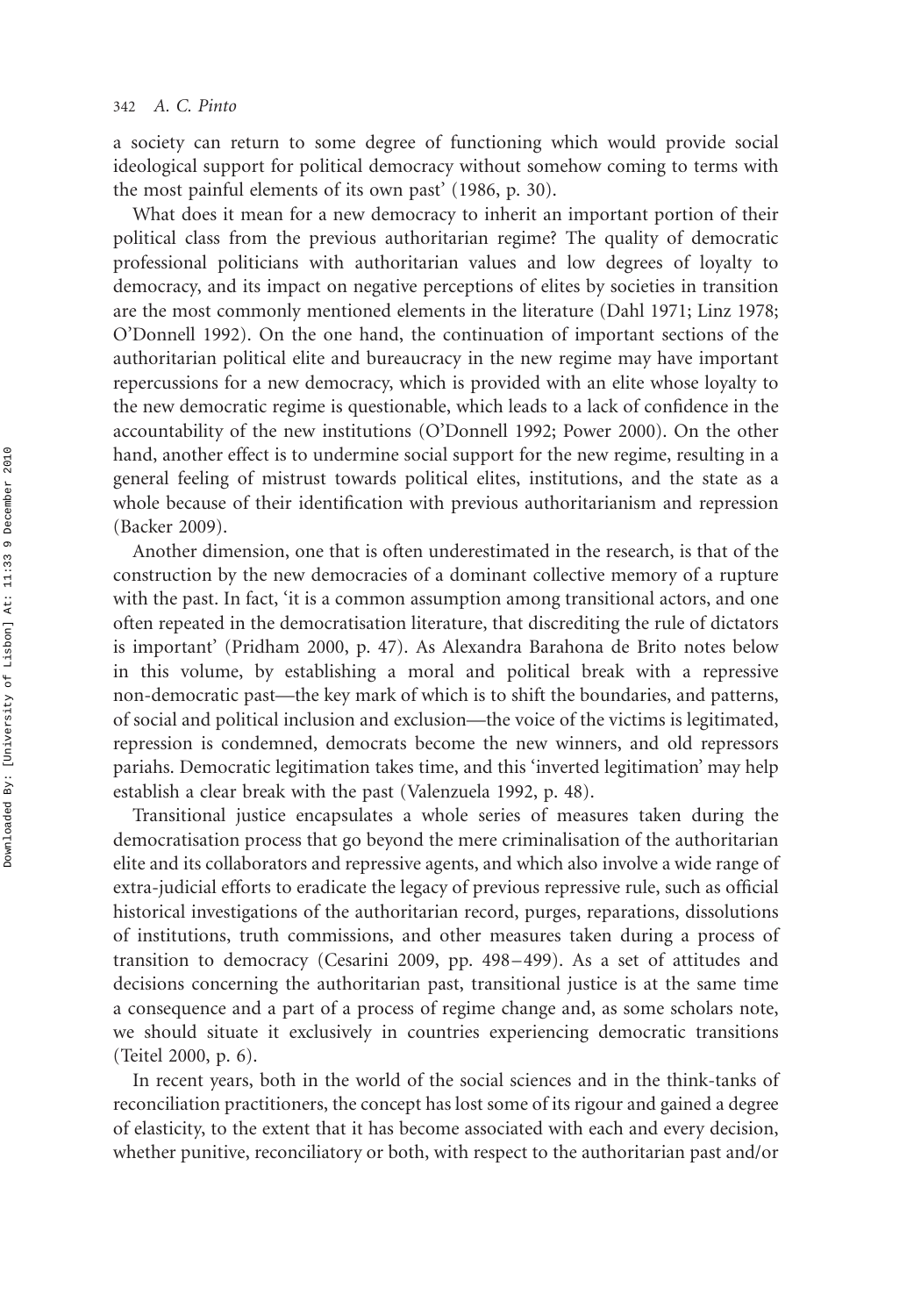past injustices, that a democracy or international institution seeks to impose. However, for the sake of conceptual clarity we should clearly link transitional justice with democratisation: that 'interval between one political regime and another' (O'Donnell 1992, p. 10). In other words transitional justice is a component in a process of regime change, the different facets of which are an integral part of this uncertain and exceptional process that takes place between the dissolution of authoritarianism and the institutionalisation of democracy as the only game in town.

Accountability is central to the very definition of democracy, and new processes can be unleashed in any post-authoritarian democratic regime. As one student of lustration processes in Central and Eastern European democracies correctly remarks, quoting Adorno, 'political justice cannot be separated from moral as a continuous in working through the past' (Tismaneanu 2009, p. xi). On the other hand, decisions that can unleash retroactive justice in consolidated democracies may already have a much larger set of factors and, more important, they are already framed by consolidated democratic institutions and the rule of law. As Alexandra Barahona de Brito stresses in this volume, the authoritarian past can be activated and manipulated by social and political actors at particular moments, and specific actors, like parties, interest groups or identities, may support them or not at any given juncture. In this study, as stressed above, we view transitional justice as a starting point of a broader politics of the past that is inherent to liberal democracies: an ongoing process whereby elites and society revise, negotiate and (sometimes) clash over the meaning of the authoritarian past and past injustices in terms of what they hope to achieve in the present and future quality of their democracies.

The type of democratic transition is the most operative predictor for an explanation of the form of transitional justice in a democratisation process, particularly in its punitive aspects. Elite control over the timing of transition and the great continuity of political elites throughout the transition process cause transitions 'through transaction', or 'continuous' transitions, generally to avoid the punishment or purging of authoritarian elites. This is, however, only one facet, since, along with transitions simply 'imposed' by ruling elites, 'pacted' transitions have since 1974 outnumbered the historically most common forms of democratic transition, which are revolution and reform. Hence it is worth pointing out a problem that pacted and imposed transition share: both have a tendency to '"lock in" existing privileges' in various domains (Schmitter 2010, p. 23).

In his classic, The Third Wave, Samuel Huntington argues that the emergence or non-emergence of 'transitional justice' is less a moral question and more one relating to the 'distribution of power during and after the transition' (1990, p. 215). In simple terms, only in those countries where political authority collapsed and was replaced by an opposition did the possibility of prosecution present itself. In transitions by reform, in which the authoritarian elite is a powerful partner in the transitional process, the scope for the introduction of retributive measures is limited. Huntington was writing in 1990, when the transitions in Central and Eastern Europe were only just beginning, and in many cases the calls for punishment and reparations continued, even in the cases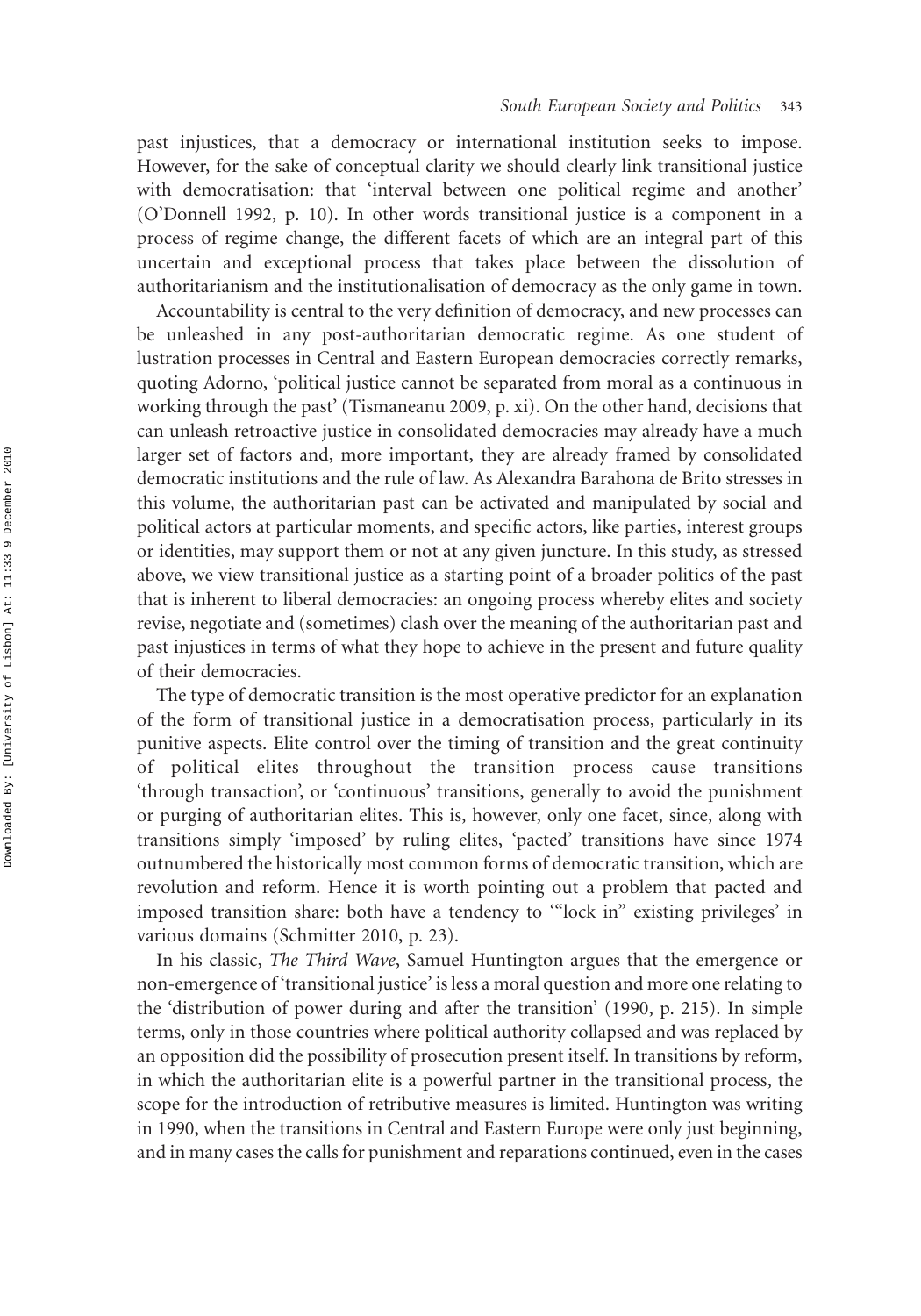of negotiated transitions that had already resulted in consolidated democracies, denying counter examples to his assumptions (Nalepa 2010). However, Huntington was basically correct, and the exponential growth of democratic transitions at the end of the twentieth century, with almost 80 countries undergoing democratisation processes, point to his reason in this point. In Southern Europe in the 1970s, as in Latin America in the 1980s and in Central and Eastern Europe in 1990s, the pressures for the criminalisation of the authoritarian elites and repressive bodies were present from the very earliest moments of transition, but only in transitions by rupture did the opportunity for this to happen occur. Other forms of transitional justice, like reparations, amnesties or truth commissions, were the only option available in democratisations where the former elites exercised direct or indirect veto power in the process of regime change (Barahona de Brito et al. 2001; Stan 2009).

If the dissolution of the repressive institution and the political and para-state organisations associated with it are present, even in 'continuous transitions', the political and criminal punishment of the elites is much more complicated, even when amnesty for the elite accompanies this type of transition. As many scholars noted, some forms of transitional justice can enhance democratic consolidation in a number of ways, from demonstrating a split with the past and equality under the law to forging common historical understandings, 'but criminal accountability has the added plus of eliminating political opponents' (Grodsky 2008).

The processes of democratic transition since 1945 provide us with a vast panoply of examples of the punishment of authoritarian elites. The criminalisation and dissolution of their parties, and the temporary removal of their political rights, as in the democracies that were established after the Second World War, or in Portugal in 1974, could be one of the poles in the punishment spectrum. Spain and Brazil would be on the opposite side, being examples of where sections of the right that had been associated, respectively, with Francoism and with the Brazilian military dictatorship controlled the pace of political transition and where an elite that was associated with the previous regime retained a large amount of power within the subsequent democratic regime, namely in new parties of the right. In the latter case, for example, almost half of the post-transitional political class could be shown to have supported the military-authoritarian regime for 20 years (Power 2000, p. 2). The situation was similar for some of the democratic transitions that took place in Central and Eastern Europe, where very important sections of the elite, and even of the communist parties in power, survived, in some cases holding on to their beliefs and in others rebranding themselves as moderate social democrats. This caught many contemporary observers by surprise, even though the example of the fall of right-wing dictatorships in the 1970s and 1980s was already there to demonstrate how soft-liners can successfully adapt to a new democracy.

Who cares about the punishment of past authoritarian elites? Certainly segments of society and elites, but politicians also care, mainly because it affects their career prospects. Democratic consolidation is by definition dominated by parties, and in certain cases, such as in Central and Southern Europe, it is a 'consolidation through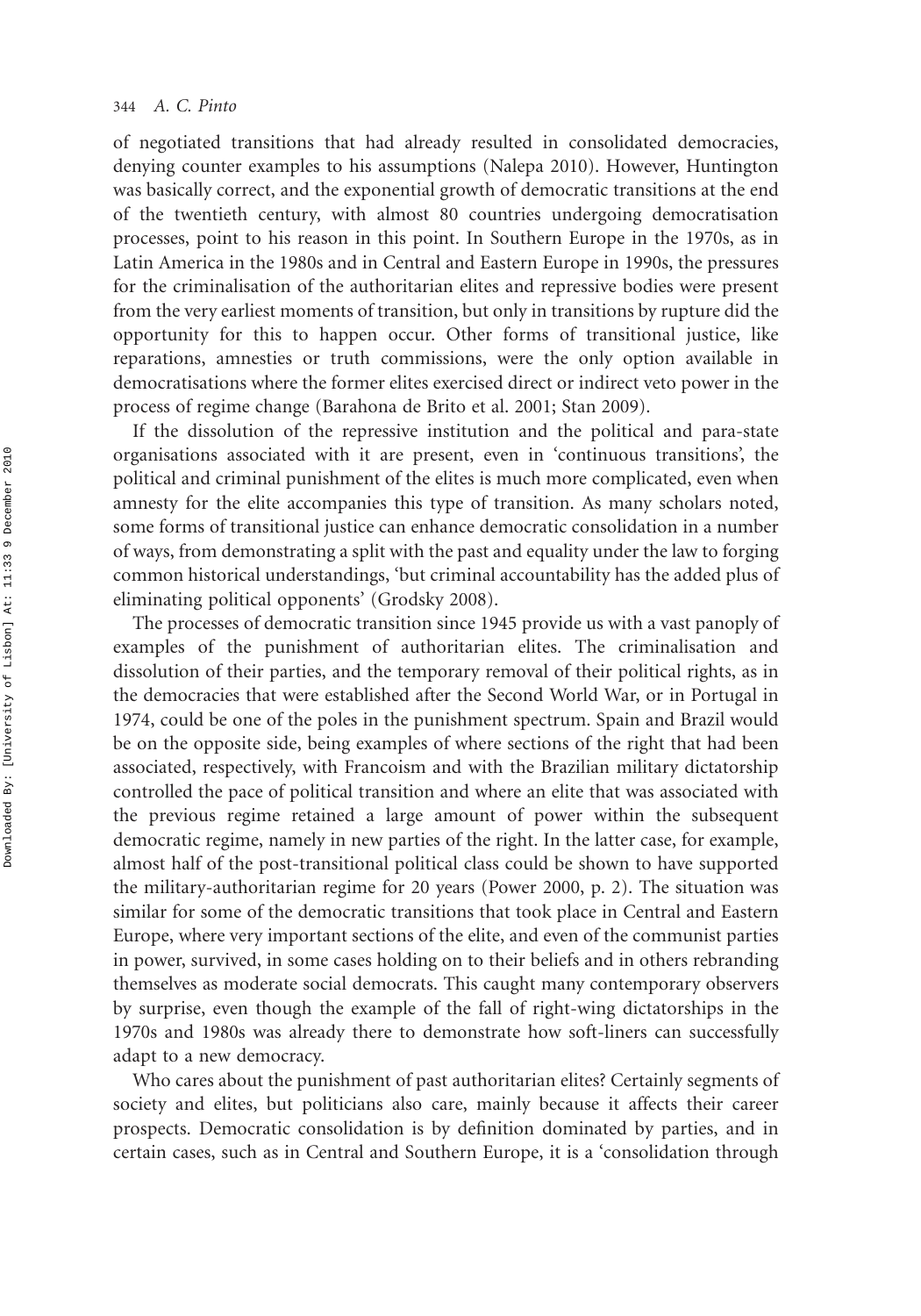parties' (Morlino 1998, p. 249). However, their role was underestimated by the early literature on transitional justice. We know that political parties' support for transitional justice can be weakened by contingent political circumstances, and that the institutional incorporation of segments of previous authoritarian elites is in many cases an objective of democratic consolidation. But even when that is not a contingency decision of pro-democratic elites in processes of transition to democracy, parties' capacity to transform and survive the collapse of authoritarian regimes is a decisive element in the development of attitudes towards the past in young democracies. If in Latin America scholars of democratic transitions highlight the negative character of this legacy, for some scholars studying Central and Eastern Europe 'the legacies of the past can also exert a positive influence' and, paradoxically, 'the forces behind the comeback of the successor parties lie in their communist heritage' (Grzymala-Busse 2002, p. 12).

In about one year, 22 communist dictatorships fell, the large majority of them in negotiated transitions. During many of these transitions the principle of amnesty for the outgoing autocrats in exchange for free elections dominated, as had been the case in Spain and South America's Southern Cone. Many members of the authoritarian elites were quick to convert, both in the public sector of the economy, which was in the meantime privatised, and in the successor parties that in many cases were electorally successful. Lustration laws affects not only individual politicians but also their parties, and examples of this abound in Central Europe. As research into the process of coming to terms with the past in the democracies that emerged from communist dictatorships has shown, the 'dissident' opposition agreed to respect this informal pact, not only because of the power of the authoritarian elite, but also out of a fear of the skeletons in their own closet (collaboration with the political police within their own parties) (Nalepa 2010). Why then are they reopening the processes so many years after the transition—in some cases two decades later? As Monika Nalepa shows, in Poland, for example, it is because 'they were certain they would benefit from lustration'. More than the eventual demand of the electorate, the profits to be gained through the political elimination of adversaries became safe. Even the postcommunists themselves proposed moderate lustration laws in an attempt to pre-empt more severe legislation. On the other hand, some pro-lustration laws were 'effected not to cater to the electorate, but instead to eliminate electoral competition' (Nalepa 2010, p. 29).

Even though the time dimension tends to attenuate retributive pressures and the topic is not on the political agenda anymore (Elster 2004), lustration may remain an important political issue for the political elite 'even when voters have no particular concern with the authoritarian past anymore', and do not have the typical transitional justice motivations (Nalepa 2010, p. 21). The reopening of the legacy of the authoritarian past in Spain in 2007, with the so-called 'Law of Historical Memory', and the prosecution of former members of the Argentinian and Chilean forces of order are variants of elite- and society-driven processes many years after democratic transition. As Nancy Bermeo states, democracy is 'recreated piece by piece, institution by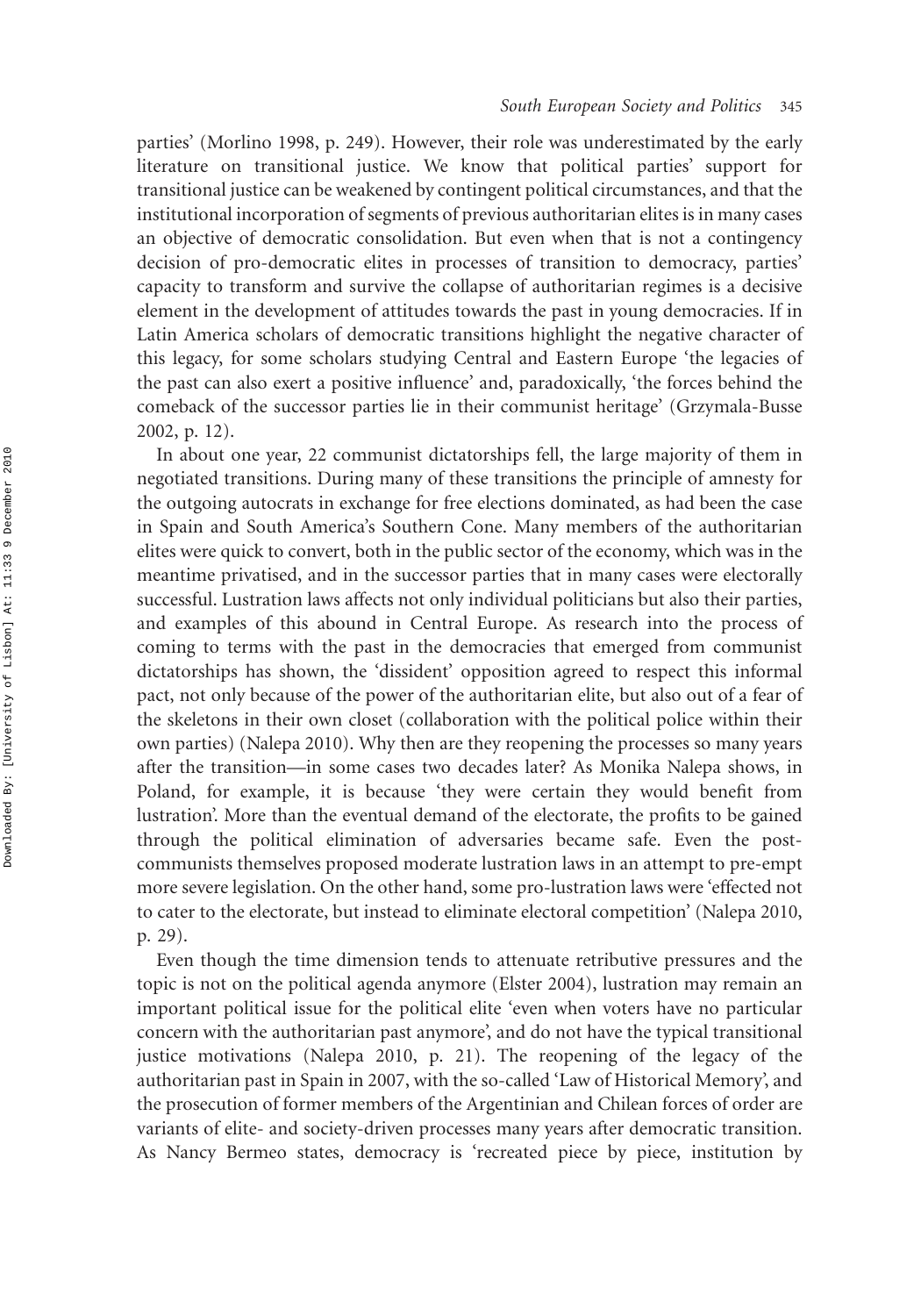institution, and the creators are usually old enemies' (1992, p. 276). With democratic consolidation, the old cleavages of the transition do not vanish by miracle: they can reemerge in specific junctures, even if framed by the 'routinisation' of democratic institutions.

#### Democratisation and Transitional Justice in South European Democracies

South European democracies faced the legacy of right-wing dictatorships that had been influenced by fascism and its institutions. Irrespective of their differences, Italy (1922–43), Portugal (1933–74) and Spain (1939–75) experienced long-lasting dictatorships, with personalised leadership and a high degree of institutional innovation. This was not the case in Greece, where the military dictatorship that was implanted in 1967 was closer to a typical 'regime of exception'. Moreover, the Spanish dictatorship was also the legacy of a civil war.

In Southern Europe the nature of the democratisation superimposed itself on the nature of the authoritarian legacy and on the type of transitional justice. Table 1 maps the progress of six main dimensions of transitional justice processes in Italy, Portugal, Greece and Spain. It is not surprising that the three countries that experienced democratisation by rupture also experimented during the change of regime with forms of criminalising and purging the administrative political elite associated with the previous regime, although in the case of Spain only reparatory measures were implemented. Now we will look in more detail at the four cases and at the types of transitional justice implemented, the main agents and the role of domestic consolidation.

#### Italy

As with others in the second wave of democratisation that followed the Second World War, Italy's transition was marked by the dynamics of rupture, state crisis, a multiplicity of agents (Allied military forces, anti-Fascist militias and political parties) and radicalised by the almost civil war between the supporters of the Republic of Salo`

| Sub-types                       | Objectives                                                   | Italy | Portugal | Spain | Greece |
|---------------------------------|--------------------------------------------------------------|-------|----------|-------|--------|
| Criminal                        | Retribution                                                  | X     | X        |       | X      |
| Historical                      | Truth                                                        | X     | X        |       |        |
| Reparatory                      | Rehabilitation of victims                                    |       | X        | X     |        |
| Administrative                  | Marginalisation of authoritarian elites<br>and collaborators | X     | X        |       |        |
| Institutional<br>Redistributive | Democratisation<br>Socio-economic justice                    | X     | X<br>X   | X     |        |

Table 1 Transitional justice in Southern Europe

Source: Adapted from Cesarini (2009).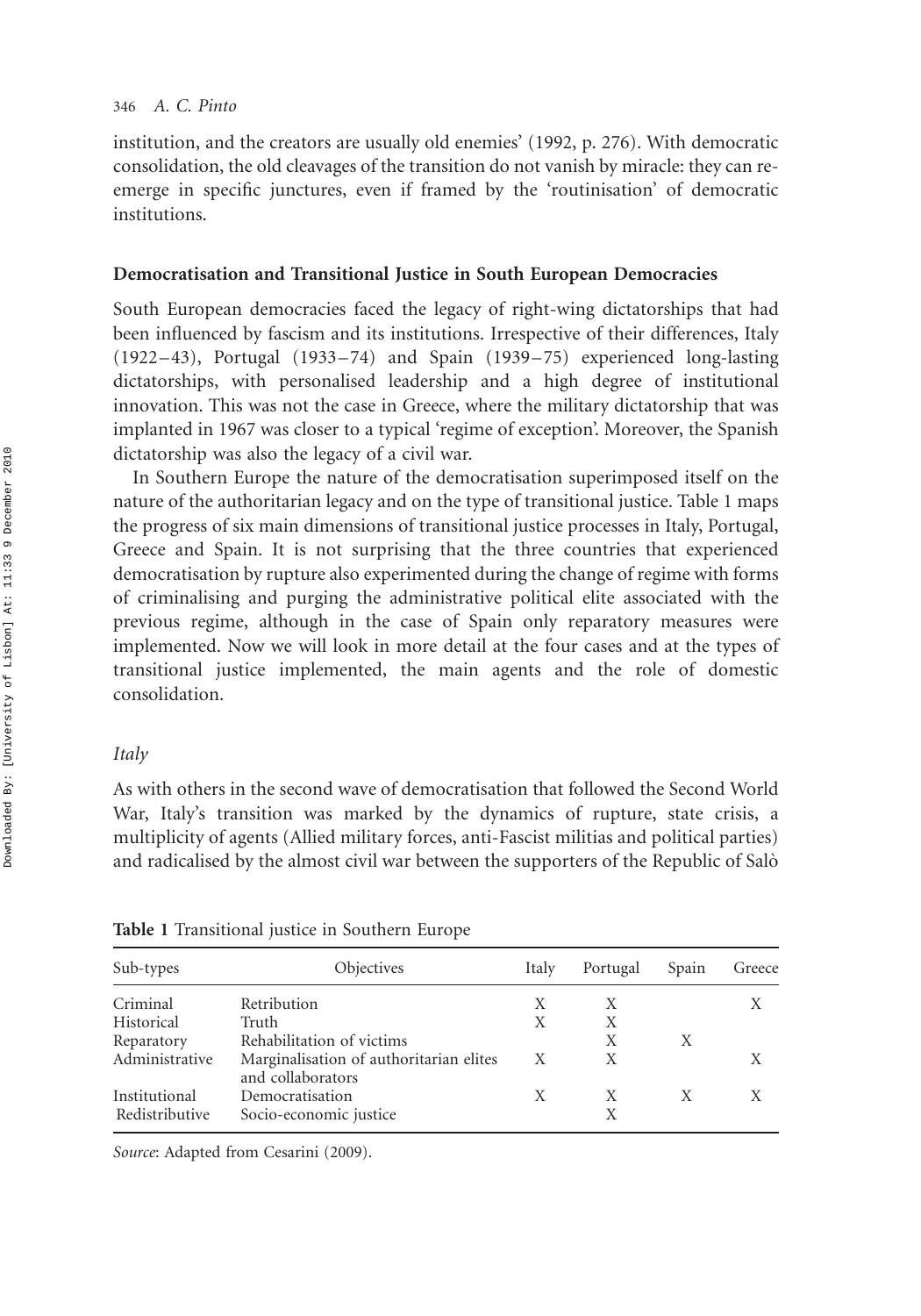and the anti-Fascist resistance in the north of the country, leading to the domination of criminal and administrative forms of transitional justice. Transitional justice in Italy was developed between the fall of Mussolini and the formation of the Badoglio government in 1943 and the amnesties of 1946—although some trials continued until the early 1950s (Domenico 1991).

With Mussolini's removal from office and arrest in 1943, the dissolution of Fascist institutions was begun by Badoglio's government as a means of pre-empting the Allies and the anti-Fascist resistance. The Fascist Party (PNF—Partito Nazionale Fascista) was closed down, as were other Fascist political and para-state institutions and the special tribunal for the defence of the state, which had pronounced the sentences against all the regime's opponents. Universities and school textbooks were de-Fascistised, a first sign of historical transitional justice (see Table 1). A second significant factor emerged with the Allied advance through Italy—the Allied Military Administration.

A blend of purges, both legal and 'wild', characterised this first phase. Faced with government hesitation, in some areas anti-Fascist parties took action to remove civil servants they accused of heavy-handedness during the preceding regime. As Marco Tarchi notes below, once the armistice had been signed, the purge of the state became the responsibility of the civilian government, the political parties and the military government. With the developments in the war in the north and the radicalisation of German violence in the Republic of Salo´, the government hardened its stance. The death penalty was reintroduced and a new high commission for the punishment of Fascist crimes was created and entrusted with compensating the victims of Fascism.

After Rome was liberated, the first civilian government was formed in which the six parties of the anti-Fascist coalition were represented. The purges became a priority due to the actions of the Communists and the Socialists, being extended to include the police, the judiciary and the economic leaders. The Christian Democrats (DC—Democrazia Cristiana) and Liberals called for a more cautious approach. As in other second-wave democratisations, 'socialist and communist parties competed ... in being more-retributive-than-thou' (Elster 2006, p. 12), although the Italian Communists were more prudent with respect to the dilemma of allowing ex-Fascists to participate in the new democracy.

The days following the insurrection of 25 April 1945 and the collapse of the Italian Social Republic were marked by a wave of summary acts of justice, resulting in a number of victims that it has not yet been possible to quantify. According to the best study on the topic, between 1943 and 1946 about 12,000 people were killed to 'pay the Fascists back in kind' (Woller 1998, p. 541). Extraordinary courts of assizes pronounced harsh penalties, not infrequently the death penalty, although very few executions were carried out (Domenico 1991).

The dilemma of punishment versus integration grew, forcing the Communists, who did not want to make an enemy of the mass of ex-Fascists, to accept an amnesty. The measure, drawn up and signed by Togliatti in his role as minister for justice, authorised the release of several thousand Fascists from prison. This required the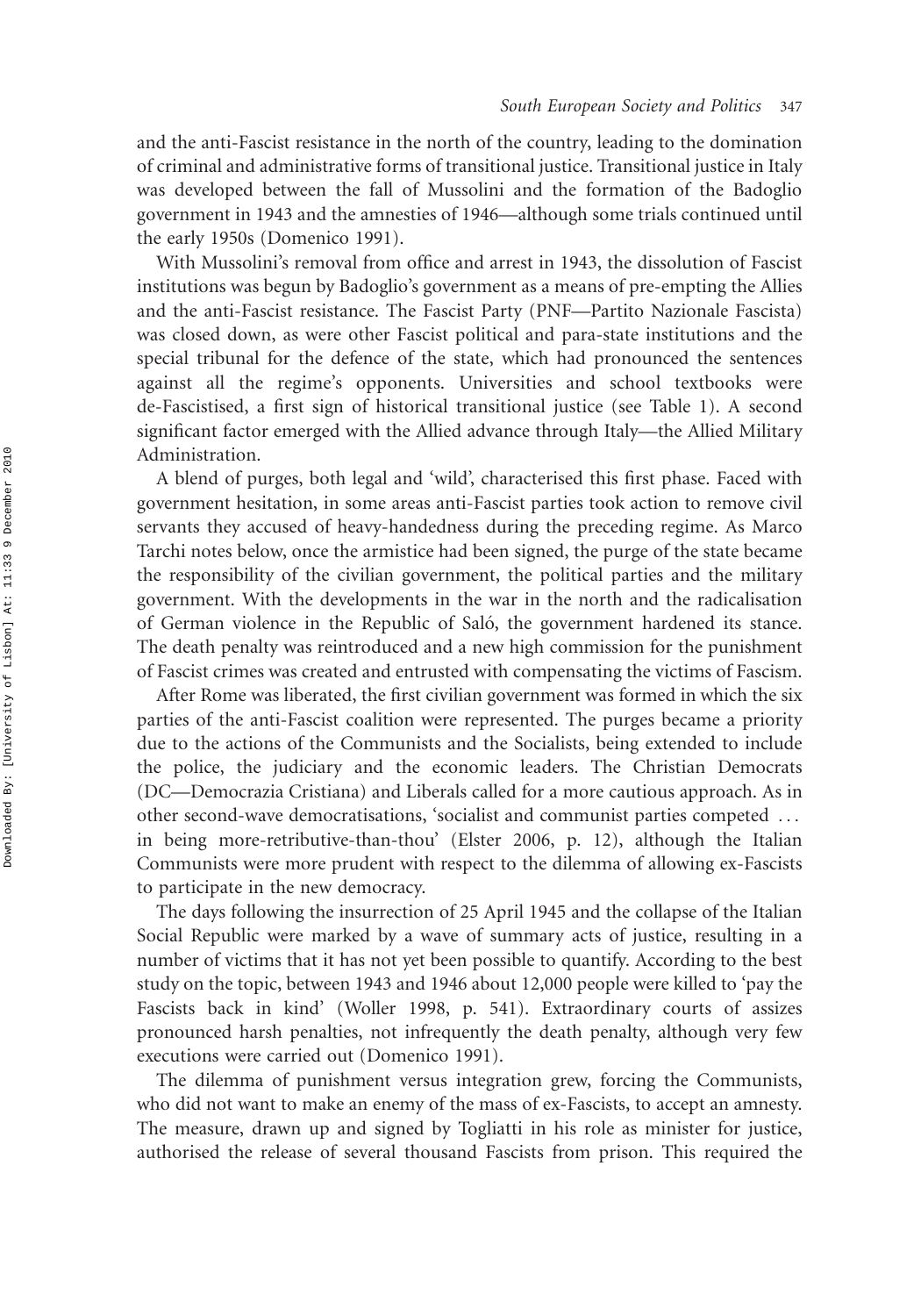commutation, reduction and cancellation of sentences, allowing judges broad discretion. The proposal was accompanied by a report in which the need for the pacification and reconciliation of Italians was proposed.

Very soon the DC began calling for the wrongs and violence of the past to be left in the past and for the country to begin looking to the future. Open clashes caused the Liberals to leave the government, forcing it to resign and return with the first DC-led executive. In just a few months, De Gasperi, head of the DC, suppressed the High Commission, and the influence of the 'anti-Fascist resistance' in the sanctioning procedures was virtually eliminated. Between 1946 and 1947 the purge was brought to an end.

Of the almost 20,000 people who had been purged, many appealed and received leniency on the part of the reviewing bodies. In February 1948 the right-wing parties successfully rehabilitated those purged. However, the trials, particularly those against the personalities of the Fascist regime and the Italian Social Republic, led to Italians 'examining their collective conscience' and to them publicly restating their condemnation of Mussolini's regime (Woller 1998).

Criminal transitional justice did not end with this amnesty, which was heavily criticised by both the Partisans and the Socialists; however, it did take a decisive turn. Overall, between 1943 and December 1953 a total of 43,000 were accused of collaboration, of whom 259 were handed the death penalty (with 91 executed), 23,000 were given amnesty following trial and 5,328 were partially or fully pardoned (Montero, 2010, p. 203).

The consolidation of democracy signified the abandonment of the purge process while the hegemonic 'anti-Fascist' heritage was being institutionalised as an element in the legitimisation of democracy. While on the one hand an 'anti-Fascist culture' attempted to shape the legitimacy of the new democracy and the official view of the past, it also caused to take root within elite political culture and among that part of society on the political left the idea that the process of settling accounts with the Fascist past was 'inadequate', to quote Tony Judt (2000, p. 302). Several historians have labelled this process the 'missed purge'; however, following the most complete study, it is the time to abandon this position in order to define Italy's transitional justice process in a wider comparative perspective (Woller 1998, p. 545). As with France, the institutionalisation of democracy symbolised the end of the punishments and the reintegration of those purged, none of the political parties—not even the Communists—bringing the matter back on the political agenda.

#### Portugal

The collapse of the Portuguese dictatorship in 1974 was unexpected, and the process of democratisation was characterised by a state crisis, military interference in politics and a sudden break with authoritarianism. The foundations of the dissolution and punishment processes were developed during 1974–75, while the country was being ruled by military-led anti-authoritarian coalition governments. Criminal, administrative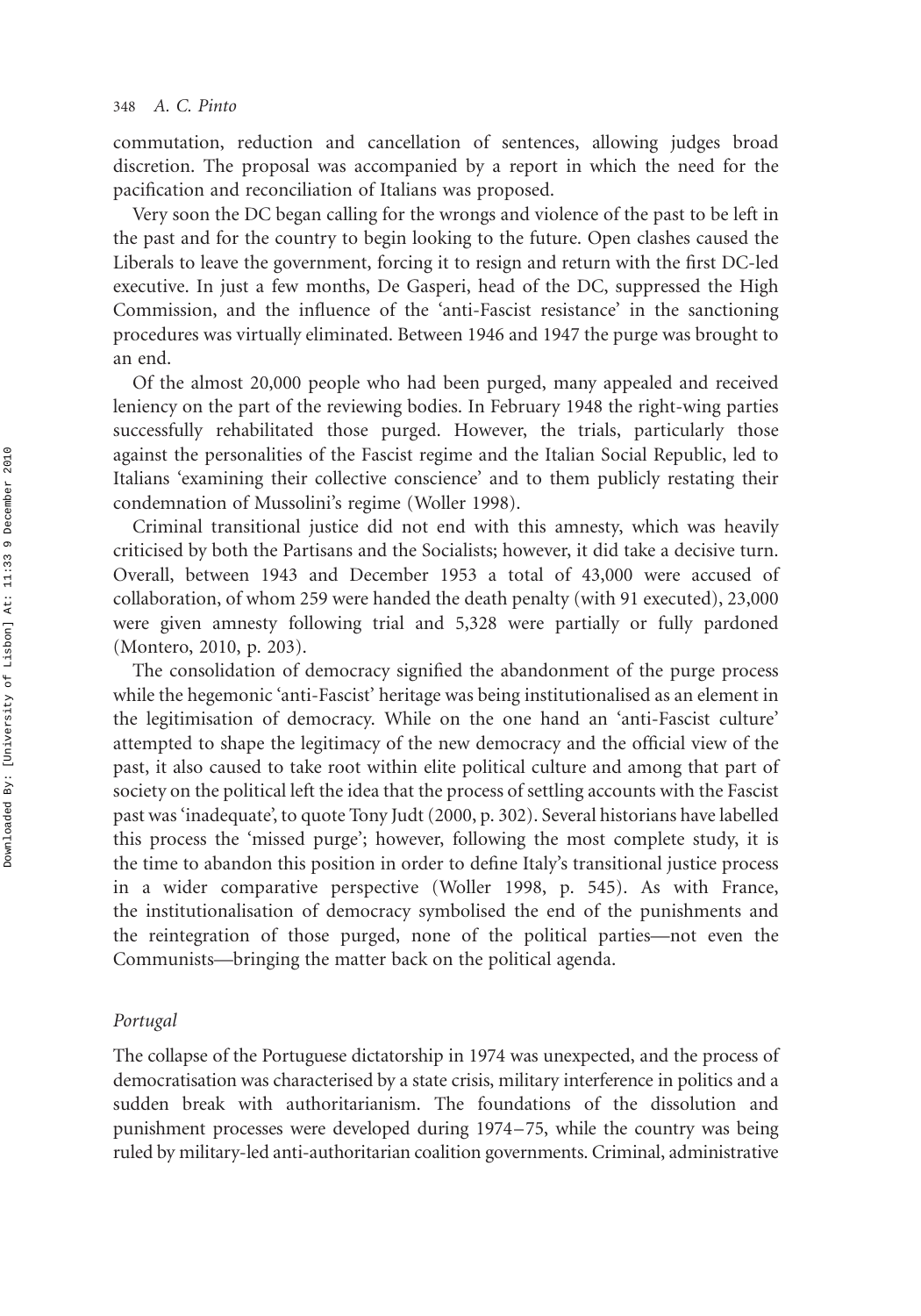and historical forms of transitional justice dominated the Portuguese process of transitional justice, which was more like those of the post-1945 democratisations, with their combination of legal and 'wild' purges, stigmatisation of the previous regime's political and police elite, and a strong anti-Fascist political and cultural dynamic. However, very soon the combination of the Cold War and the electoral victory of the moderates led to a change of priorities as other divisions came to the fore. The divide between Communists and radical left civilians and soldiers and moderates of both the left and the right became more accentuated, the latter working swiftly to eliminate the essential basis of the purges during the democratic consolidation process.

The process of transitional justice that developed over nearly two years following the coup affected institutions, the elite, the civil servants and even the private sector. Portuguese democratisation was characterised by a strong break with the past, facilitated by the state crisis and political radicalisation, while the new political elite and civil society pushed for punishment and accountability. Most of the punitive measures against the most visible and better-known collaborators took place prior to the establishment of the newly legitimated democratic institutions, and the judiciary played a minor role. These included criminalisation of the repressive apparatus—mainly the political police—strong public denunciation of the dictatorship, legal purges, the dissolution of institutions, 'wild' purges and the dismissal of managers in private firms, an action symbolic of a strong anti-capitalist wave.

Civil servants and those in the private sector were probably most affected by the radicalisation of popular action. A commission linked directly to the Council of Ministers was charged with the coordination of the existing purge commissions in the ministries. In February 1975, official reports on the purge process stated that approximately 12,000 people had been either removed from their posts or suspended (Pinto 2008). Between March and November 1975 the number of removals and suspensions increased significantly: by 25 November 1975, when the purges were halted, if one takes into consideration all institutions and types of sanction, the figure had probably risen to 20,000 (Pinto 2008).

The economic elite was also hard hit by the process of nationalisation and state intervention, as well as by the flight of industrialists and entrepreneurs from the country. The purge of the administrations of both public and private companies was rapidly transformed into a component of collective action that increasingly assumed anti-capitalist characteristics, making Portugal the only example of 'redistributive' transitional justice in Southern Europe (see Table 1).

With the removal from power of soldiers sympathetic to the Communist Party and the defeat of the radical left in November 1975, the purges ceased almost immediately. Within a few months the moderate parties had complete control of the institutionalisation of democracy. With the victory of the Socialist Party in the 1976 legislative elections, the official discourse of the first two constitutional governments, led by Mário Soares, and of the first democratically elected president, Ramalho Eanes,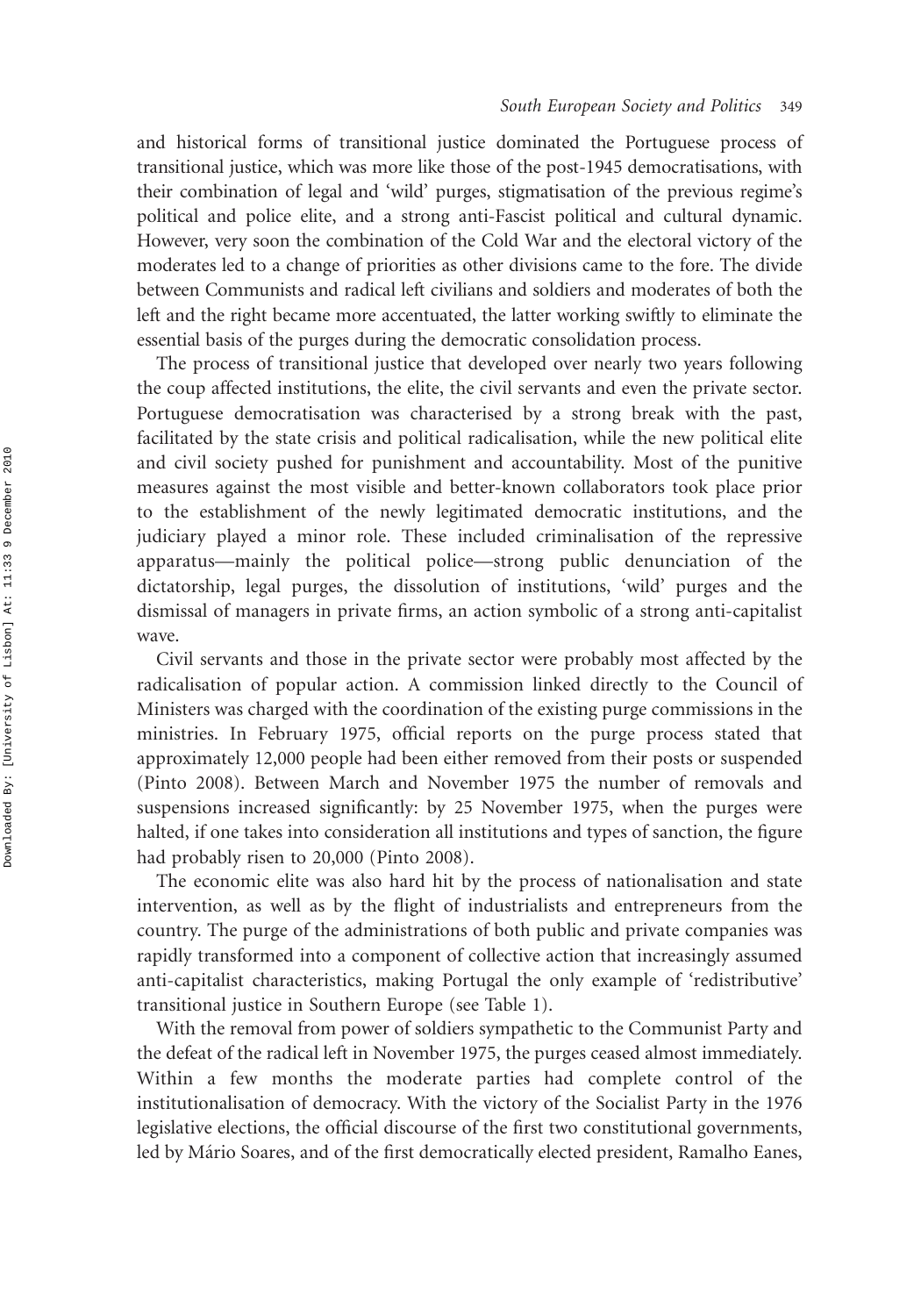favoured 'reconciliation' and 'pacification', shaping the way in which the government dealt with the legacy of the dictatorship.

Under pressure from parties on the right and centre-right, the purges were soon brought to an end and their role re-evaluated in light of the claim they were an excess of the early transitional period. At the same time a number of Communists and radical left-wing civilians and soldiers were removed from their positions within the civil service and state-owned companies in a kind of counter-purge that was particularly evident in the armed forces. The purge commissions in the ministries ceased to operate in 1976 and legal mechanisms to ensure a process of rehabilitation were reinforced. Most of those who had been dismissed during the purges had their punishment altered to compulsory retirement (Pinto 2008, p. 326).

With democratic consolidation, reconciliation dominated the official view and the official discourse of the Socialists and of the democratic parties of the centre-right. According to these parties, Portuguese democracy was therefore shaped by a 'double legacy': the authoritarianism of the right under the New State and the authoritarian threat of the extreme left of 1975, officially considered an attempted 'communist takeover of power'. This discourse sought to establish the 'institutional memory' concerning the origins of contemporary Portuguese democracy and survived, with small changes, the consolidation of democracy both within the Socialist Party (PS) and the main centre-right party, the Social Democratic Party (PSD), the Communists alone retaining an anti-fascist culture.

#### Spain

Spanish democratisation is 'the most famous case in recent history of a new democracy dealing with a difficult and painful past by choosing not to deal with it at all' (Encarnación 2008, p. 436). The puzzling aspect of the Spanish case was the persistence, for more than 20 years following the transition, of an informal agreement between the two most important parties in democratic Spain. This agreement continued after the Spanish Socialist Party (PSOE—Partido Socialista Obrero Espanol) took power in 1982 when the risk of destabilising Spain's young democracy was minimal. Unlike in the majority of Latin American countries, where identical blockages associated with the pacted nature of the transitions emerged (but were swiftly abandoned), in Spain the informal pact to ignore the past lasted for a remarkable length of time. Paloma Aguilar Fernández called this common understanding among the political elites a tacit agreement not to instrumentalise the past politically, and sought to prove that memories of the civil war explain the moderation of the recently legalised left-wing parties (2006, pp. 260–270).

No retroactive judicial measures at all were applied to supporters of the Franco regime, nor was the state apparatus purged in any systematic way, and nor has a truth commission, or anything like it, been established to investigate human rights abuses. Continuity was the rule, and the peaceful dissolution of the single party and some of its agencies resulted in the transfer of around 30,000 Francoist officials to the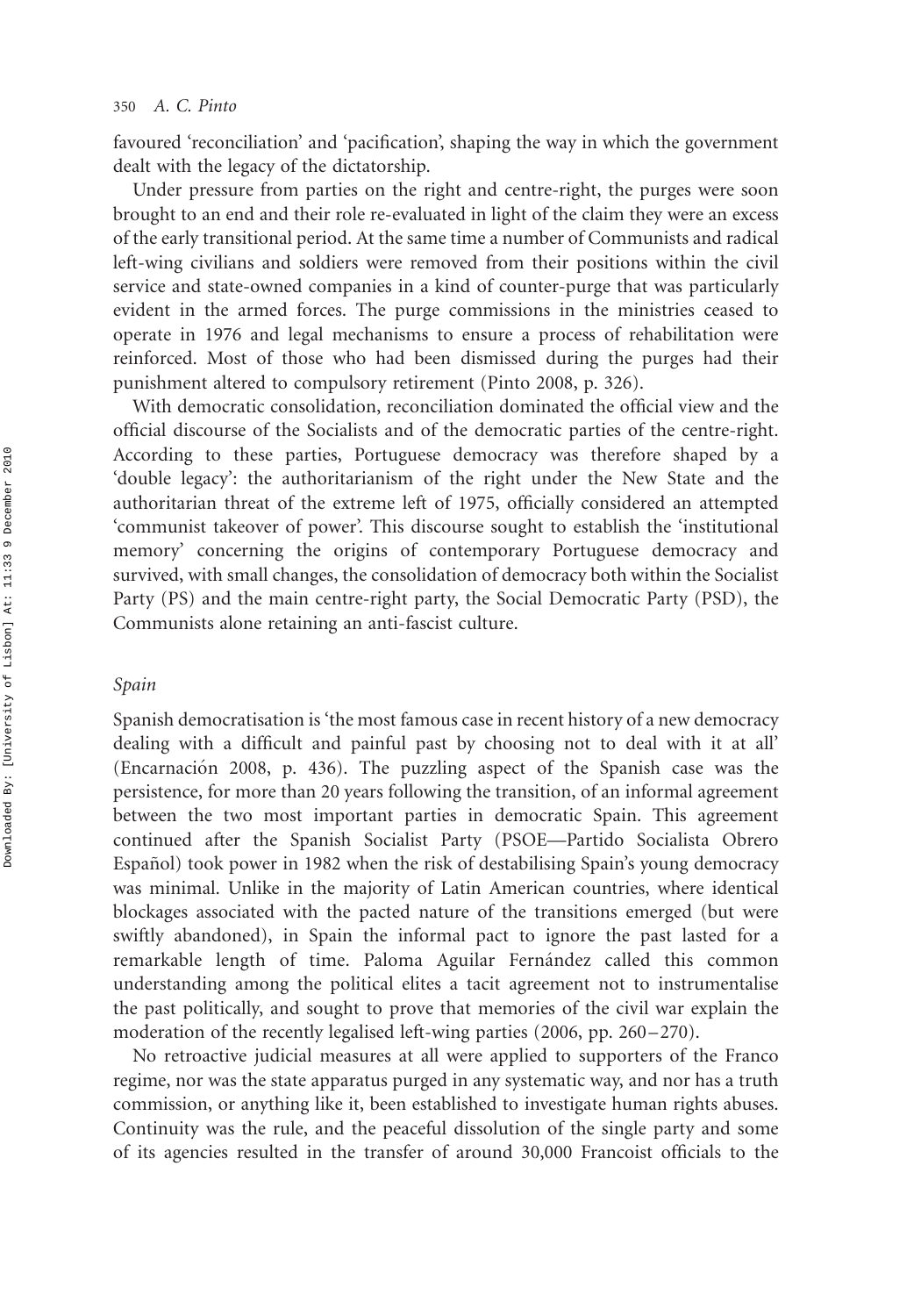post-authoritarian civil service (Alba 1995). The regime change took the direction of a transition by reform that had the introduction of consensual democracy as its endgoal. As such it was a break with the past, but one in which in each step had to be a reform characterised by respect for the authoritarian system in terms of political structure, institutions and judicial framework (Gunther et al. 2004).

This informal agreement was given legal force through the Amnesty Law of October 1977, which was passed by the democratically elected parliament and supported by all of the major political parties. Amnesty for their political prisoners was one of the most important demands of the opposition to the dictatorship, but, just as importantly, it also ensured the perpetrators of the dictatorship would be protected from prosecution. From this perspective, transitional justice in post-Franco Spain ended with the Amnesty Law of 1977. Between March 1978 and September 1979 four different pieces of legislation amended the law providing material reparation for certain groups, making reparatory transitional justice the only dimension present in the Spanish case (see Table 1).

Naturally, legitimacy was a delicate question during the early period of the Spanish transition. The democratic regime in the making suffered from an acute lack of any foundational myth. It could not base itself on the rehabilitation of a former democratic tradition and thereby construct continuity with a previous period or regime, and attitudes towards the authoritarian past were mainly dictated by the division into the winners and losers of the civil war.

The degree to which PSOE and the other left-wing parties have respected the informal agreement has gone through various phases, but it has mostly held. The 23-F putsch of February 1981 froze this attitude towards the authoritarian past, both leftand right-wing parties defending the informal agreements. In October 1982 PSOE won the general elections and took over government. One might have hypothesised its electoral success would have created a new situation vis-à-vis the informal agreement. Now in power, and with a comfortable majority in parliament, PSOE could have renounced the agreement and demanded thorough investigations of past crimes. However, it generally stood behind the principles of the tacit agreement not to instrumentalise the past, and particularly so during the 1980s. As Omar Encarnación has noted, PSOE under the leadership of Felipe González had been going through a process of internal political modernisation that involved becoming a 'catch-all' party. Consequently, PSOE distanced itself from its own republican past and was reluctant to demand a more thorough investigation of crimes committed during the civil war (2008, pp. 441–442).

Change in the attitude of the left-wing parties towards the authoritarian past took place only in 2004, almost 30 years after the transition, when PSOE, led by Jose´ Luis Rodríguez Zapatero, returned to power (Aguilar Fernandez 2009). A whole series of reparation laws and measures have since been enacted, paying explicit homage to victims of reprisals and holding the Franco regime responsible for the discrimination and violence they suffered. Most notable among these measures has been the 2007 Law of Reparation, popularly known as the 'law on historical memory'. The main factors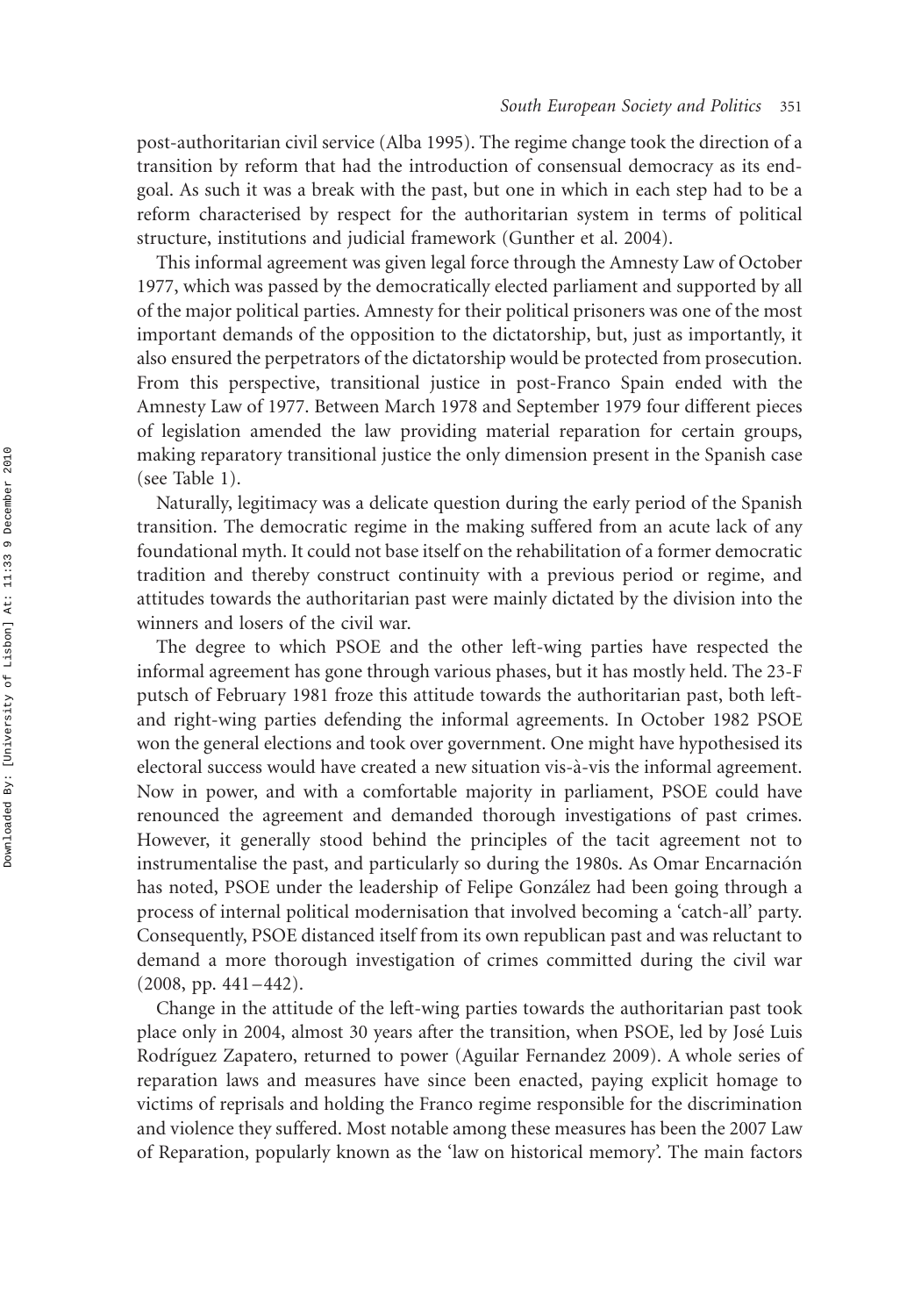that led to the enactment of this law express, more that any social demand, the centrality of parties in the politics of the past of contemporary democracies. Despite the absence of punitive provisions, the law makes a clear statement that the re-examination of the past should be the norm of a consolidated democracy.

The Spanish case is the most emblematic of a new democracy that, without confronting its past or introducing punitive transitional justice processes, consolidated its democracy while for many years the main parties adhered to an informal agreement not to recall the authoritarian past.

#### Greece

The transition to democracy in Greece was a product of the collapse of a military dictatorship and the unconditional transfer of power to a self-exiled former prime minister, Constantine Karamanlis, who wasted no time in calling for elections, which he won. This opened the way for Greece's first genuinely democratic regime. Greece experienced a transition by rupture, but one controlled by the elites. The case was also unique in that it was a right-wing government that managed a measured and swift programme of criminal and administrative transitional justice.

As Dimitris Sotiropoulos notes below, post-1974 Karamanlis governments were in no hurry to pursue the administration of transitional justice. Nevertheless, once the first lawsuit against the Colonels was launched by a private individual in September 1974 and particularly following the aborted military putsch of February 1975, the government followed suit. This policy shift may be explained by the fact that Karamanlis realised that if he did not purge the armed forces his hands would be tied for a long time: Karamanlis may have been a conservative politician, but he sensed the tide had turned to the left. In comparison with his earlier term as prime minister (1955–63), he became more responsive to the dominant trends in society.

The Karamanlis government opted for a swift and measured administration of transitional justice (Sotiropoulos 2007). In September 1974 the government published legislation affecting the junta's collaborators in the universities and the justice system. Over the following months sanctions were imposed on professors, while judges who had been purged by the junta because of their democratic beliefs were readmitted to the judiciary while those who had collaborated with the junta were punished, either by being demoted or by being forced into retirement. The purges also proceeded in other institutions, including the police, the state-run media and the public sector.

In October 1974, five of the junta's top military officials were arrested and deported to a small island off the east coast of Attica. In the same month a presidential decree was issued stating there would be no amnesty for criminal offences such as the high treason committed by those involved in the 1967 coup. In the wake of the aborted coup of February 1975 the government changed its previously cautious attitude towards the armed forces by forcibly retiring 200 officers. In July 1975 the highest civil court decided that, with the exception of the soldiers, members of the junta's governing elite were not to be tried for high treason for their part in overthrowing a democratically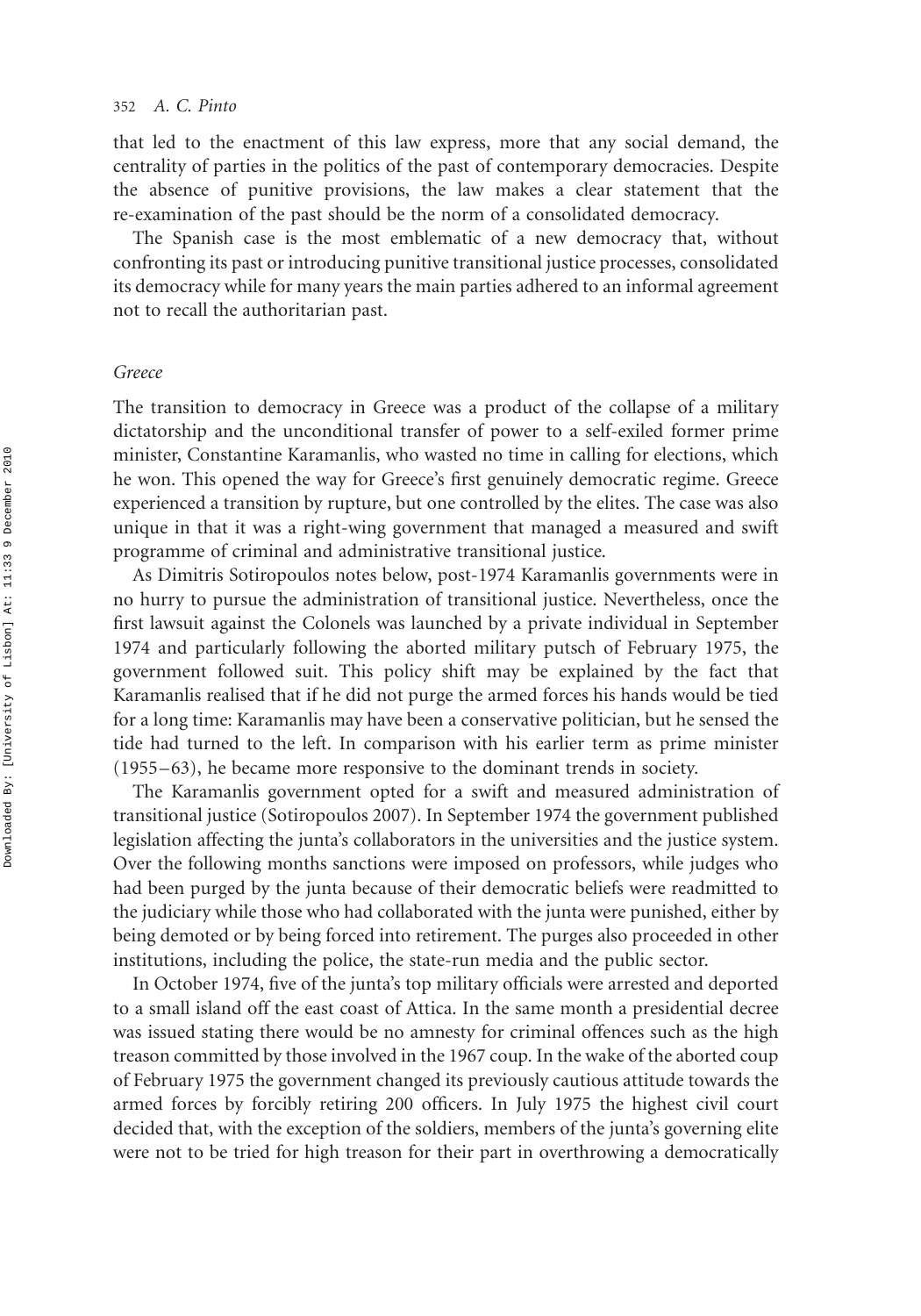elected government and maintaining an oppressive political regime for seven years. The court decided that only those officers who participated in the seizure of power in 1967 could be tried for treason. In the trial of the protagonists of the 1967 coup, the three leaders received the death penalty, eight of their followers were sentenced to life imprisonment, seven were sentenced to 5–20 years and two were found not guilty.

Using the judicial system and concentrating on a limited number of those responsible for the 1967 military coup, Greece's new democracy handed down the most severe punishments in any South European process of criminal transitional justice (see Table 1). It was also a transitional justice process with recourse to the judicial system. Moreover, the process of democratic consolidation that came to an end with the Socialist victory in the 1981 elections was notable for the swift abandonment of punitive measures.

#### Turkey

This volume also includes an essay on Turkey. This case does not fit easily with some of the literature used to study how and why democratising countries deal with their authoritarian pasts, but can contribute to building an understanding of the processes, mechanisms and actors that underlie Turkey's backbone of historical transitional justice: the official narrative of the Armenian genocide.

While Turkey held its first multi-party election in 1946 and Atatürk's Republican People's Party was voted out of power in 1950, the military's repeated interventions make it difficult to pinpoint Turkey's 'transition' to democracy. The Turkish Army has intervened on many occasions (1960, 1971, 1980, 1997), but just in two cases has it assumed power (1960 and 1981), preferring in the others to change the government and/or the constitution. Turkey's process of democratisation has been repeatedly interrupted and set back, and authoritarian legacies remain powerful. As such, Turkey's democracy is still relatively unconsolidated.

As Dixon stresses below in this volume, the influence of the military and bureaucratic elite has fundamentally shaped the Turkish political and social arena, stifling the development of an independent civil society, framing the beliefs and knowledge of the majority of the Turkish public and accounting for the persistence of debilitating taboos within the public sphere. A prominent taboo has been on the discussion of the 1915—17 Armenian genocide. Historical transitional justice is at the core of reparation politics in Turkey, with 'communicative history'—i.e. 'the search for a past about which all the (putative) participants can agree'—its main challenge (Torpey 2003, p. 7). In this vein the Turkish government's refusal to apologise for the Armenian genocide at the international level is still a consequence of strong institutional veto players to the search for the recognition of the truth about the Armenian genocide at the national level. Military prerogatives and the power of unelected institutions are still important legacies of authoritarianism and threats to democratic consolidation in Turkey. This issue is testing the incipient Turkish democracy and the quality of the country's political institutions.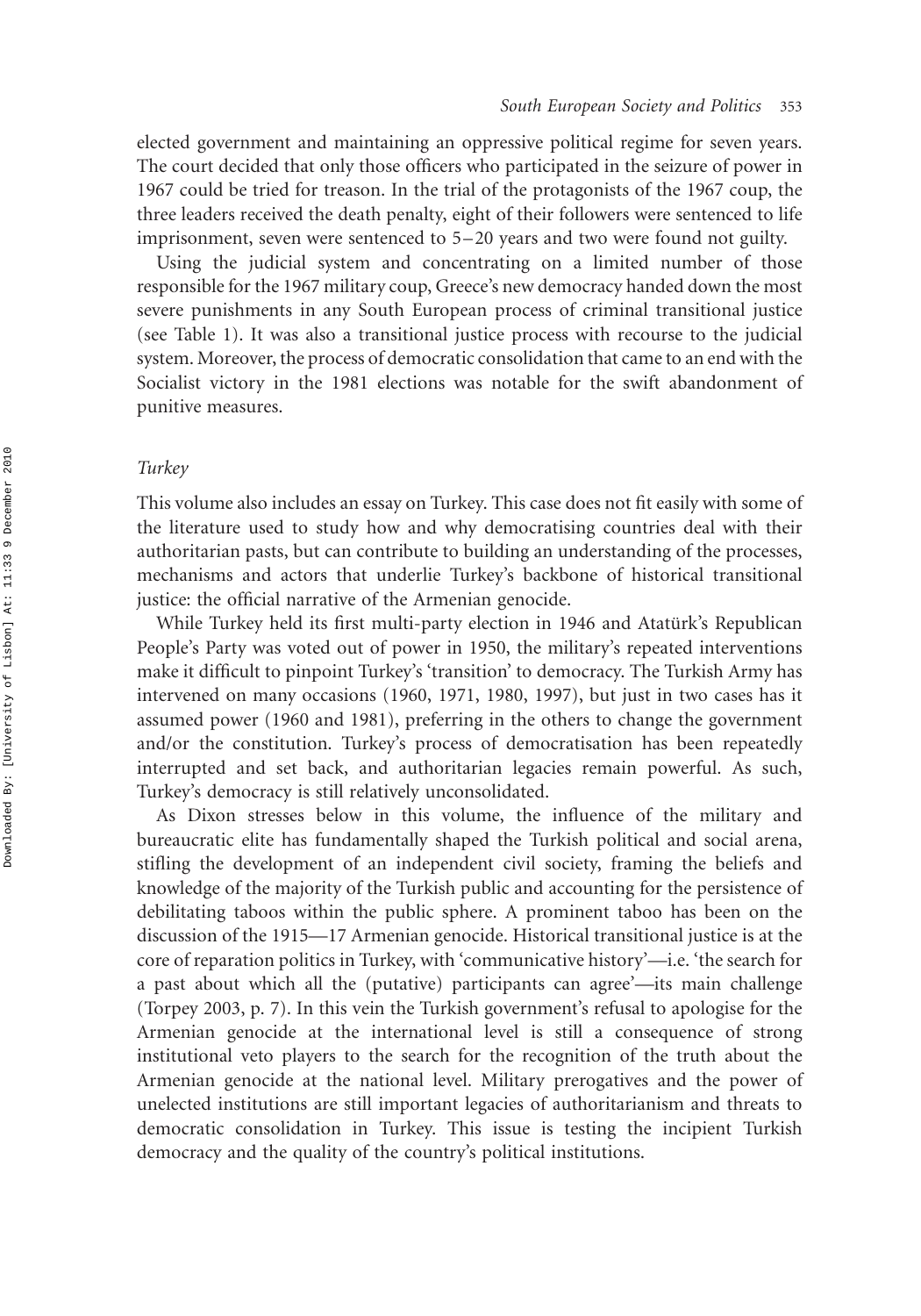#### 354 A. C. Pinto

To conclude, transitional justice in the South European democratisations was intimately linked with the type of transition, and the key variable seems to have been the relative strength of the political actors during that period. However, a lesson that we must take from the South European experience is that the political leadership's priority—irrespective of the type of transition—is pro-democratic institutional reform, and not retroactive punishment. Moreover, much of the research into transitional justice underestimates the important role of the political parties and their ability to include and remove this theme from the political agenda, regardless of its importance to civil society.

In Southern Europe, democratic consolidation represented the end of punitive transitional justice and the introduction of reconciliatory policies in Italy, Portugal and Greece. In Spain, however, democratic consolidation meant maintaining the 'agreement to forget'.

#### Volume Outline and Contributions

As stressed in the opening section, this volume seeks to examine the processes of transitional justice and of the politics of the past in Southern Europe in both theoretical and empirical terms.

The first essay, by Alexandra Barahona de Brito and already mentioned above, argues for a broadening and historicising of our treatment of the topic. In her essay, she argues that we can benefit from inter-disciplinary communication (transitional justice and memory studies); that historicising counterbalances the pitfalls of normative abstraction; and that, as in the relativist and universalising perspectives in human rights debates, such approaches do not have to be antagonistic but actually work best when deployed together, when there is an admission of their partiality.

The next five essays are in-depth studies of Italy, Portugal, Spain, Greece and Turkey. Marco Tarchi examines the Italian case, which shows with great analytical clarity the correlation between the dual nature of the fall of Fascism (one in the centre–northern areas of the country that were overrun by a vicious civil war between Partisans and the Italian Social Republic from 1943 to 1945; the other in the southern regions, where Fascism fell on 25 July 1943) and the contradictions of Italian transitional justice. He concludes that it is not possible to talk in this case of a 'missed purge'.

In the next essay, dedicated to Portugal, António Costa Pinto stresses that Portuguese democratisation is an illustration of the absence of any correlation between the nature of the authoritarian regime and the extent of retributive pressure during the transition process. It is the nature (collapse) of the authoritarian regime's downfall and the character of the 'anti-authoritarian' coalition during the first provisional governments that provoked a symbolic and punitive break with the past. Portugal's democratisation was so radical that with the consolidation of democracy an 'informal agreement' to denounce both authoritarianism and the 'excesses' of 1975 marked the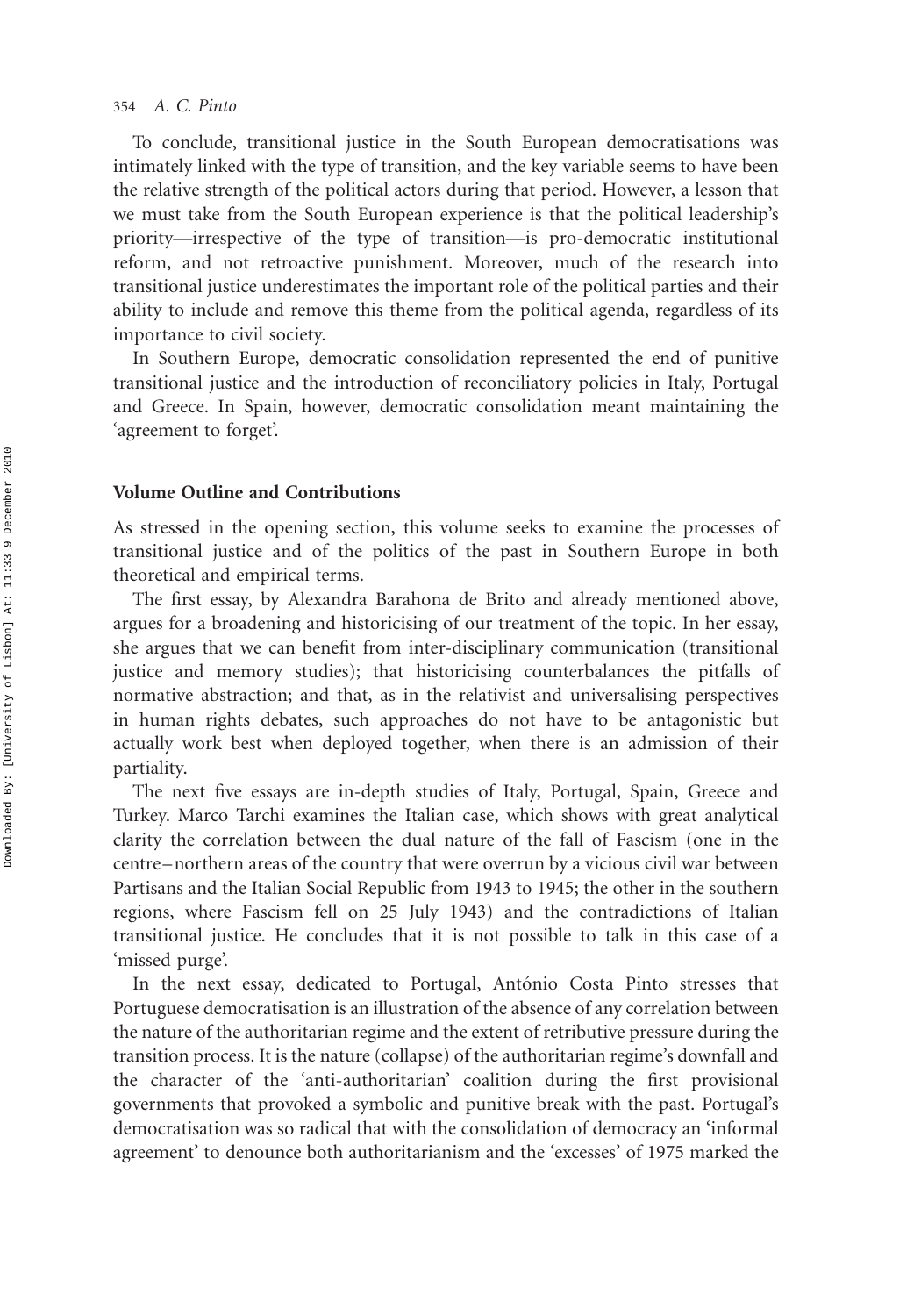end of retroactive justice and the reintegration of a large proportion of those who had been condemned. Democratic consolidation in Portugal therefore faced a double legacy.

In an attempt to explain the puzzling informal agreement not to deal with the past, which was maintained for almost 30 years, in his essay on transitional justice in Spain, Carsten Humlebaek analyses the positions of the two main Spanish political parties in relation to that agreement. He investigates the reappearance of questions related to the authoritarian past in recent years and particular emphasis is given to the complex relationship between the media, the political sphere and social demands when it comes to explaining the recent eruption of memory.

The following essay by Diego Palacios compares the fate of police forces in two very different types of transition: Portugal and Spain. The government's dealings with police reform are compared in several dimensions: transitional justice, symbolic breaks with the past, demilitarisation, new police forces, decentralisation, accountability, professionalisation and new service roles. In both countries a standard Western European democratic police was built, yet—contrary to predictions—in most dimensions the Spanish police underwent a faster and deeper reform than the Portuguese.

In the next contribution Dimitri Sotiropoulos analyses the extensive punitive process of transitional justice in Greece. Greece's democratization was a transition by rupture that was controlled by elites. Following the democratic transition in 1974, the Karamanlis government prioritised political stability and foreign policy issues over transitional justice, but his centre-right government decided on a swift and measured administration of transitional justice after anti-democratic conspiracies of a segment of the armed forces.

In the last case study, Jennifer Dixon concentrates on Turkey's official narrative of the Armenian genocide. This case does not fit easily with any of the dominant literature used to study how and why states grapple with violent and traumatic pasts, and yet, drawing on various insights from the literature on transitional justice, legacies of authoritarianism and the politics of memory can contribute to building a robust understanding of the processes, mechanisms and actors that underlie Turkey's official narrative of the Armenian genocide.

In the following contribution Alexandra Barahona de Brito and Mario Sznadjer take a comparative look at how six countries—Greece, Portugal and Spain in Southern Europe, and Argentina, Uruguay and Chile in the Southern Cone of Latin America addressed the legacy of human rights violations under authoritarian rule in the transition to democracy and beyond. They argue that, while the international and regional context, or zeitgeist, may help explain how the issue was framed and the expectations and actions of the various players involved, it is essential to understand how domestic conditions shaped these processes.

In the concluding essay Leonardo Morlino, co-editor of this volume, rethinks the concept of authoritarian legacies and transitional justice and reconsiders attitudes towards the past in the South European democracies. His conclusion is a preliminary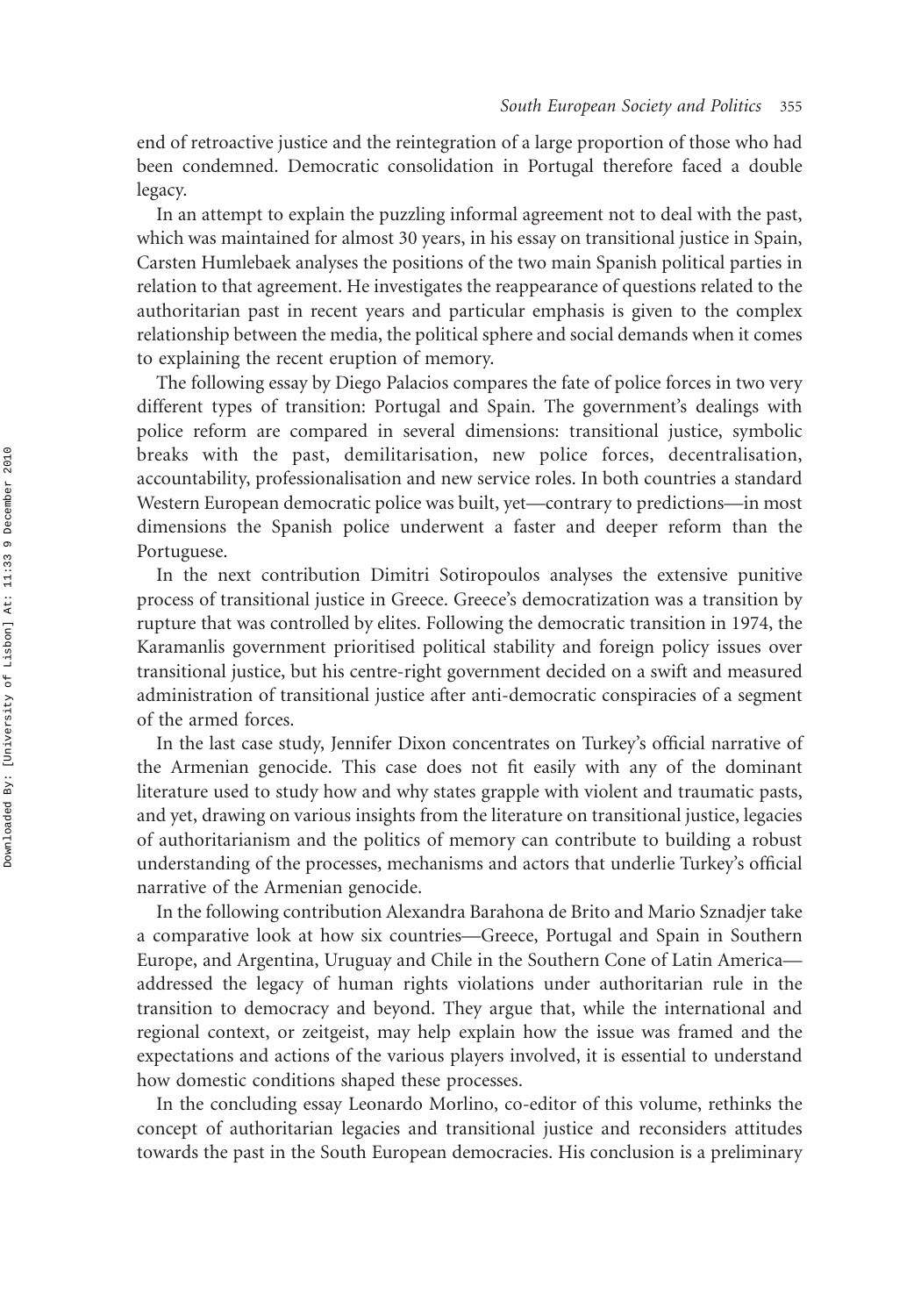attempt at suggesting definitions and possible domains for future analysis at elite and mass level on the grounds of the research that has been presented in this volume.

#### Acknowledgements

This volume is the result of a research project undertaken at the University of Lisbon's Institute of Social Science (ICS), funded by the Portuguese Foundation for Science and Technology (grant PTDC/CPO/66001/2006). The first preparatory meeting, devoted to a discussion of the research design, brought all of the collaborators to the ICS in October 2008. We are most grateful to our colleagues and friends Nancy Bermeo and Stein Larsen who helped us with their comments and suggestions.

Our second meeting was held in Santiago del Chile under the auspices of the International Political Science Association's 21st World Congress of Political Science in July 2009, where we organised a panel with the title 'Eruptions of Memory and the Authoritarian Past in Contemporary Democracies: European and Latin American Perspectives'. There we benefited from the thoughtful comments of Luis Roniger. The final versions of the papers were presented at the meeting 'Rethinking the Politics of the Past in New Democracies', again at the ICS in Lisbon, in January 2010, where we also discussed other contributions, including those from Filipa Raimundo, Maria Inácia Rezola, Riccardo Marchi and Mihaela Mihai.

Finally, we would like to express our thanks to the project's research assistant, Isabel Alcario, for her help in the preparation of the manuscript, and to Stewart Lloyd-Jones for translating and copyediting parts of it. Last but not least we would like to thank the comments and suggestions made by two anonymous referees as well as those of our friend and colleague Anna Bosco.

#### References

- Aguilar Fernández, P. (2006) 'Presencia y ausencia de la guerra civil y del franquismo en la democracia española: reflexiones en torno a la articulación y ruptura del "pacto de silencio", in Guerra civil: mito y memoria, eds J. Aróstegui & F. Godicheau, Marcial Pons, Madrid, pp. 245–295.
- Aguilar Fernández, P. (2009) 'Las politicas de la memoria', in La España de Zapatero: Años de cambios, 2004 –2008, eds A. Bosco & I. Sanchez-Cuenca, Editorial Pablo Iglesias, Madrid, pp. 153–178.
- Alba, C. (1995) 'L'administration publique espagnole: réforme ou modernisation?', Revue Française d'Administration Publique, no. 75, pp. 387–399.
- Backer, D. (2009) 'Cross-national comparative analysis', in Assessing the Impact of Transitional Justice: Challenges for Empirical Research, eds H. V. Merwe, V. Baxter & H. R. Chapman, United States Institute of Peace Press, New York, pp. 23–72.
- Barahona de Brito, A., González-Enríquez, C. & Aguilar Fernández, P. (eds) (2001) The Politics of Memory: Transitional Justice in Democratizing Societies, Oxford University Press, Oxford.
- Bermeo, N. (1992) 'Democracy and the lessons of dictatorship', Comparative Politics, vol. 24, no. 3, pp. 273–291.
- Cesarini, P. (2009) 'Transitional justice', in The Sage Handbook of Comparative Politics, eds T. Landman & N. Robinson, Sage, London, pp. 497–521.
- Cesarini, P. & Hite, K. (2004) 'Introducing the concept of authoritarian legacies', in Authoritarian Legacies and Democracy in Latin America and Southern Europe, eds K. Hite & P. Cesarini, University of Notre Dame Press, Notre Dame, IN, pp. 1–24.
- Dahl, R. (1971) Polyarchy: Participation and Opposition, Yale University Press, New Haven.
- Domenico, R. P. (1991) Italian Fascists on Trial, 1943 –1948, University of North Carolina Press, Chapel Hill.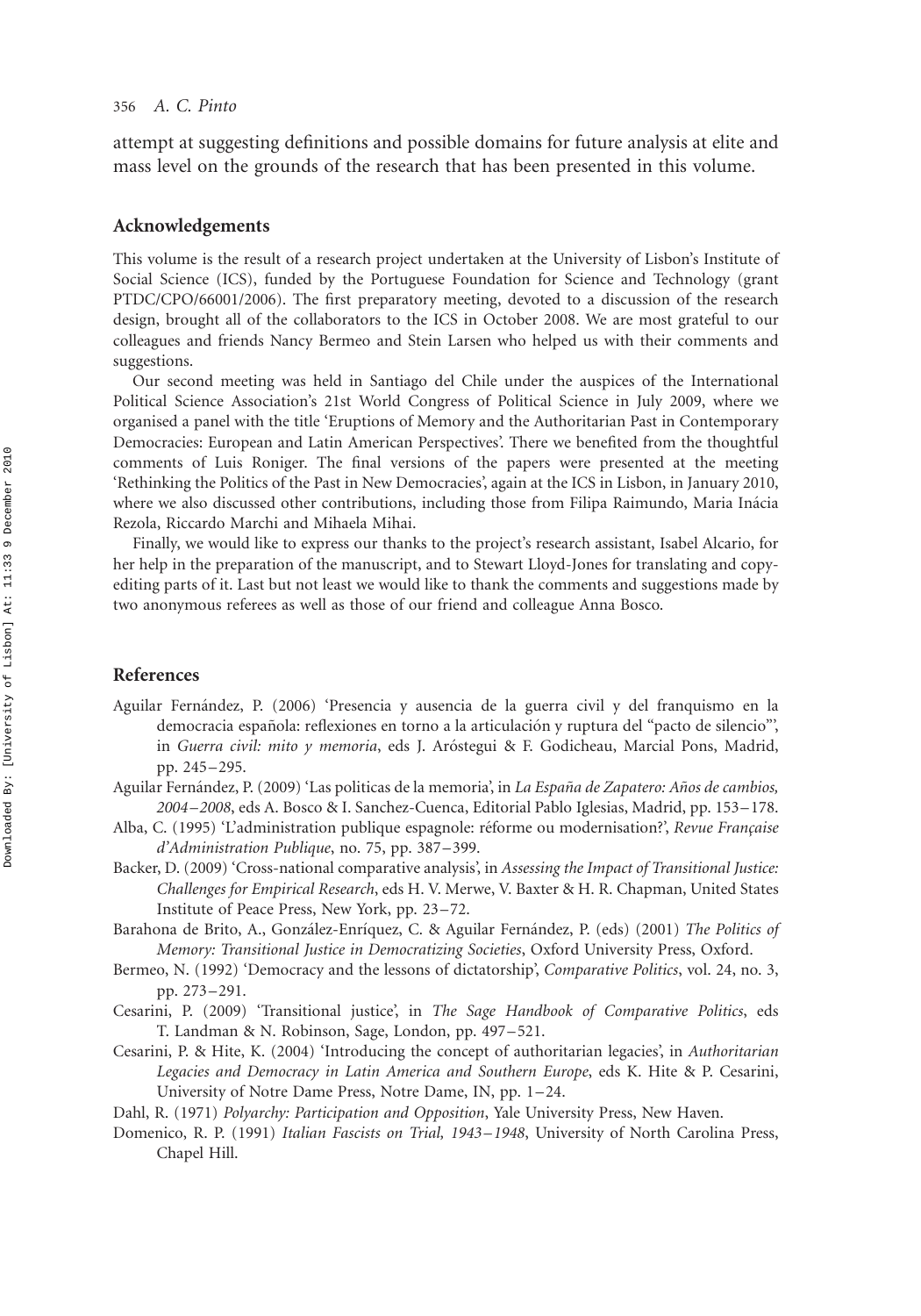- Ekiert, G. & Hanson, S. E. (eds) (2003) Capitalism and Democracy in Central and Eastern Europe: Assessing the Legacy of Communist Rule, Cambridge University Press, New York.
- Elster, J. (2004) Closing the Books: Transitional Justice in Historical Perspectives, Cambridge University Press, New York.
- Elster, J. (ed.) (2006) Retribution and Reparation in the Transition to Democracy, Cambridge University Press, New York.
- Encarnación, O. G. (2008) Spanish Politics: Democracy after Dictatorship, Polity Press, Cambridge, UK.
- Grodsky, B. (2008) 'Weighing the costs of accountability: the role of institutional incentives in pursuing transitional justice', Journal of Human Rights, vol. 7, no. 4, pp. 353–375.

Grzymala-Busse, A. M. (2002) Redeeming the Communist Past: The Regeneration of Communist Parties in East Central Europe, Cambridge University Press, New York.

- Gunther, R., Montero, J. R. & Botella, J. (2004) Democracy in Modern Spain, Yale University Press, New Haven.
- Hite, K. & Morlino, L. (2004) 'Problematizing the links between authoritarian legacies and "good" democracy', in Authoritarian Legacies and Democracy in Latin America and Southern Europe, eds K. Hite & P. Cesarini, University of Notre Dame Press, Notre Dame, IN, pp. 25–83.
- Huntington, S. (1990) The Third Wave. Democratization in the Late Twentieth Century, University of Oklahoma Press, Norman.
- Judt, T. (2000) 'The past is another country: myth and memory in postwar Europe', in The Politics of Retribution in Europe. World War II and Its Aftermath, eds I. Deák, J. T. Gross & T. Judt, Princeton University Press, Princeton, NJ, pp. 293–323.
- LaPorte, J. M. & Lussier, D. N. (2008) 'Revisiting the Leninist legacy: conceptualization and measurement for meaningful comparison', paper presented at the annual meeting of the American Political Science Association, Boston, 28–31 August
- Linz, J. J. (1978) The Breakdown of Democratic Regimes: Crisis, Breakdown and Reequilibration, Johns Hopkins University Press, Baltimore.
- Lutz, E. & Sikkink, K. (2001) 'The justice cascade: the evolution and impact of foreign human rights trials in Latin America', Chicago Journal of International Law, vol. 2, no. 1, pp. 1–33.
- Montero, C. C. (2010) 'Study on how the memory of crimes committed by totalitarian regimes in Europe is dealt with in the member states', European Commission, Justice and Home affairs, Brussels, available online at: http://ec.europa.eu/justice\_home/doc\_centre/rights/studies/ doc\_rights\_studies\_en.htm.pdf
- Morlino, L. (1998) Democracy between Consolidation and Crisis: Parties, Groups and Citizens in Southern Europe, Oxford University Press, Oxford.
- Nalepa, M. (2010) Skeletons in the Closet: Transitional Justice in Post-Communist Europe, Cambridge University Press, New York.
- Nobles, M. (2008) The Politics of Official Apologies, Cambridge University Press, New York.
- O'Donnell, G. (1992) 'Transitions, continuities, and paradoxes', in Issues in Democratic Consolidation: The New South American Democracies in Comparative Perspective, eds S. Mainwaring, G. O'Donnell & J. S. Valenzuela, University of Notre Dame Press, Notre Dame, IN, pp. 17–56.
- O'Donnell, G. & Schmitter, P. C. (1986) Transitions from Authoritarian Rule, Johns Hopkins University Press, Baltimore.
- Pinto, A. C. (2008) 'Political purges and state crisis in Portugal's transition to democracy, 1975–76', Journal of Contemporary History, vol. 43, no. 2, pp. 305–332.
- Pop-Eleches, G. (2007) 'Historical Legacies and post-communist regime change', Journal of Politics, vol. 69, no. 4, pp. 908–926.
- Power, T. J. (2000) The Political Right in Post-authoritarian Brazil: Elites, Institutions and Democratization, Pennsylvania State University Press, University Park.